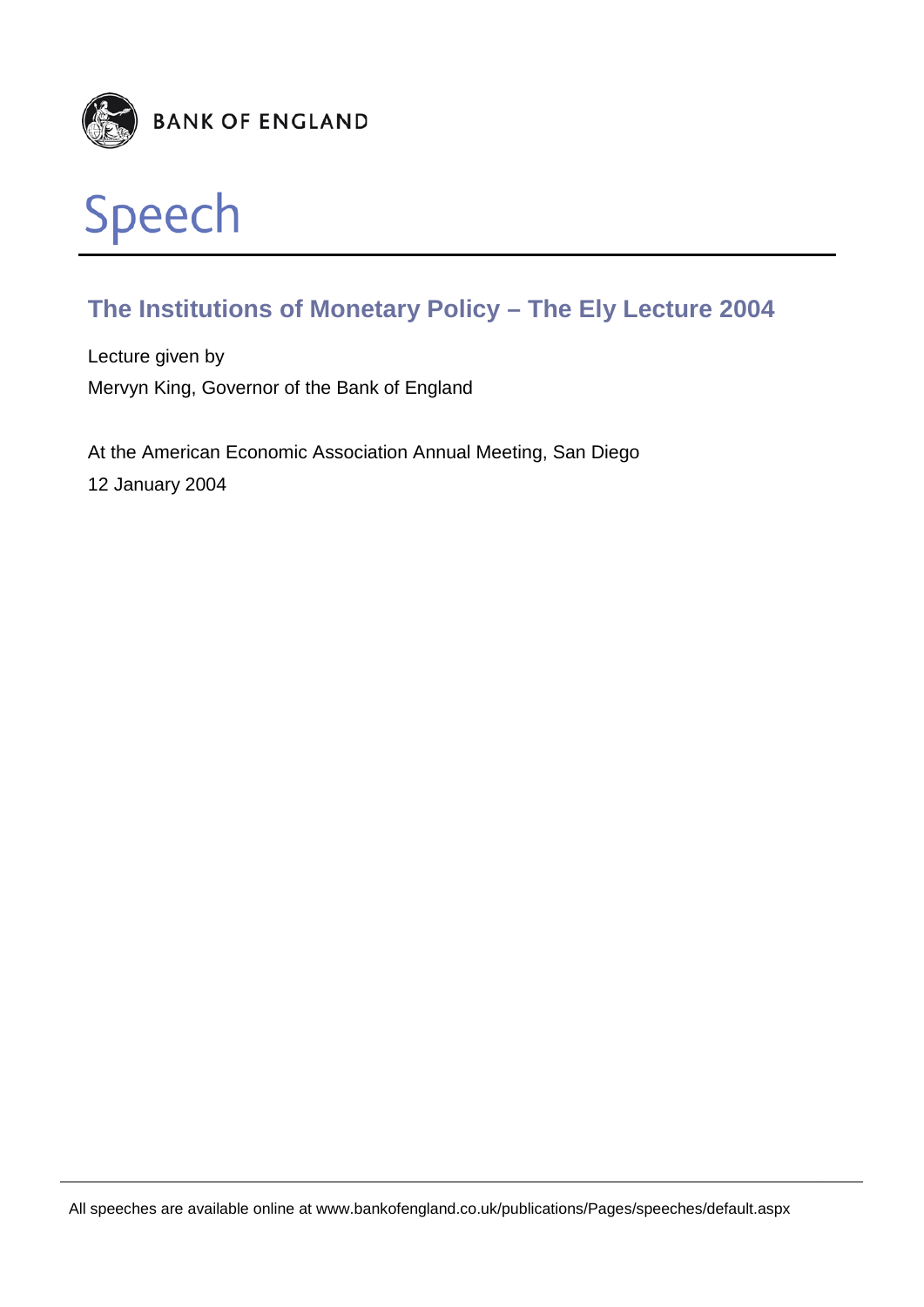#### **THE INSTITUTIONS OF MONETARY POLICY**

Mervyn King<sup>∗</sup>

President, Ladies and Gentlemen,

To have one central bank governor address you today may be regarded as a misfortune, but to invite two looks like carelessness!

It is a great honour to be invited by this year's President-Elect, Marty Feldstein, to deliver the Ely lecture. Marty has been my teacher, mentor, colleague and friend for over thirty years, and I never cease to be amazed by the energy and imagination which he devotes to the study of economic problems.

I got to know Marty during my time as a Kennedy Scholar at Harvard in 1971. The Kennedy Scholarships form one part of Britain's national memorial to President Kennedy. The other part is an acre of land, now American territory, at Runnymede. At the ceremony to open the Runnymede memorial in 1965, Prime Minister Harold Wilson remarked about President Kennedy that "his eyes were on the horizon, but his feet were on the ground". Almost thirty years earlier Richard T. Ely published his autobiography entitled "Ground under Our Feet". Whereas I found the experience of coming from Europe to the United States intellectually liberating and exhilarating, a hundred years earlier Ely found academic freedom by making the reverse journey. As he wrote in his autobiography, "When I first went to Germany I seemed to breathe a new and exhilarating atmosphere of freedom … [which] did not exist in [American universities]" (Ely, 1938). Two journeys, separated by a hundred years, reveal much about what occurred in Europe and America between them. Upon his return, Ely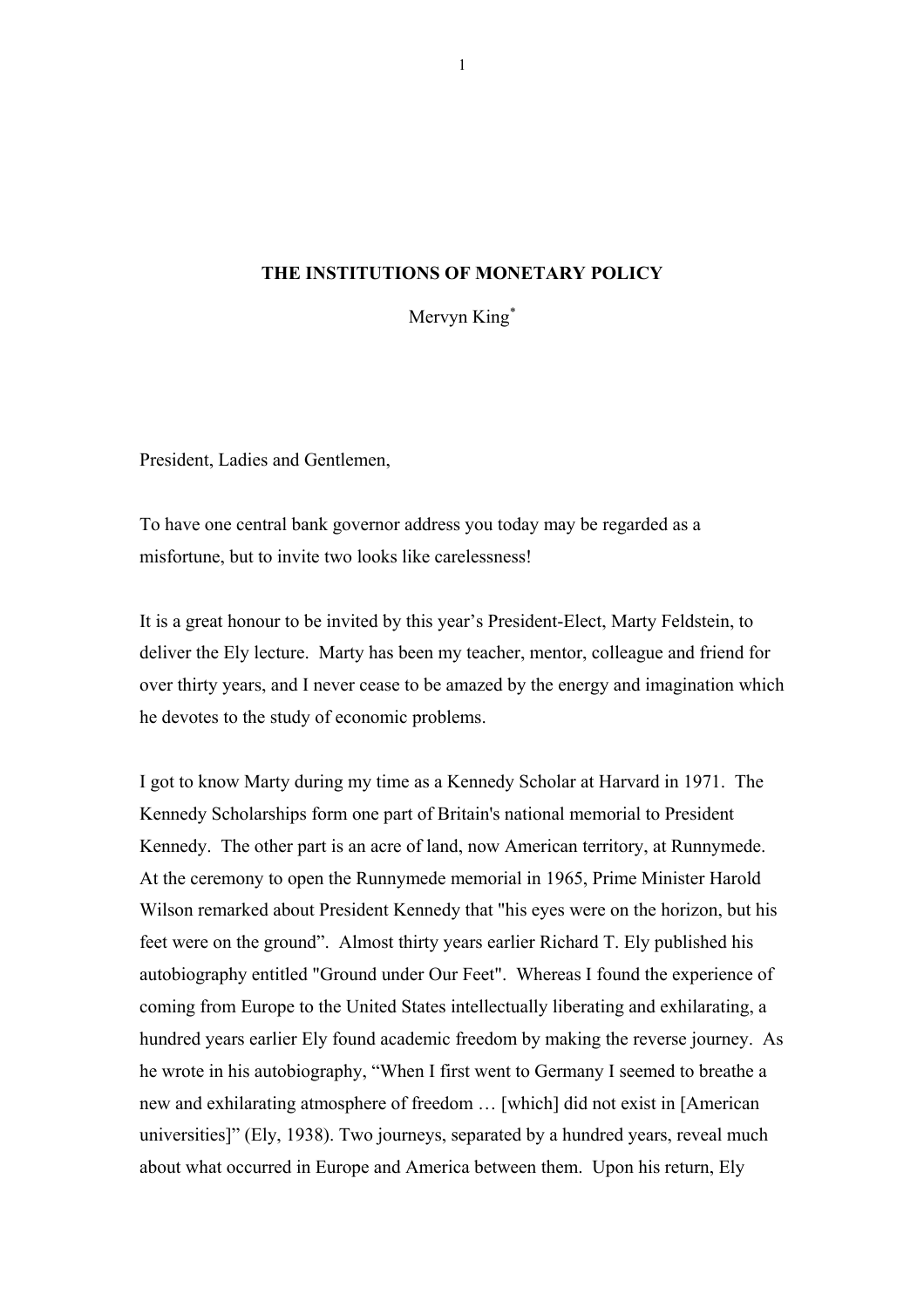"undertook to draw up a project for the formation of a society to be called 'The American Economic Association', which should be broad enough to appeal to all the younger economists who, irrespective of their personal views, felt the stirring of the new life in economics". His actions helped the AEA to develop into the great institution it is today.

I have the privilege to work for another great institution, the Bank of England. And, as we celebrate the 150th anniversary of Ely's birth, I thought it would be appropriate to choose as the theme of my lecture today the role that institutions play in the conduct of monetary policy. In brief, I want to argue that the core of the monetary policy problem is uncertainty about future social decisions resulting from the **impossibility** and the **undesirability** of committing our successors to any given monetary policy strategy. The impossibility stems from the observation that collective decisions cannot be enforced so that it is impossible to commit to future collective decisions; the undesirability reflects the fact that we cannot articulate all possible future states of the world. It is not possible collectively to commit to enforce a monetary policy contract with an institution such as a central bank. And, even if we could, we would not want to because that would prevent us from exploiting new knowledge about the world. In essence, I want to argue that the relevant theoretical framework could be described as "public goods meet incomplete contracts". Institutional design is at the heart of collective decisions in a world of incomplete contracts, and, interestingly, discussion of monetary issues in recent years has focussed on institutional arrangements.

I shall illustrate the importance of institutional design for the operation of monetary policy by reference to three case studies: the collapse of exchange rate regimes in Brazil and the United Kingdom; currency arrangements in Iraq and their reform after the war last year; and the relationship between central banks and governments when the zero constraint on nominal interest rates is binding.

Money and monetary policy can be traced back to the dawn of civilisation itself. In contrast, central banks are a recent development. The first central bank was the Riksbank in Sweden, set up in  $1668<sup>1</sup>$ . To celebrate its tercentenary it endowed the Nobel Prize in Economics. The Bank of England, the oldest continuing central bank,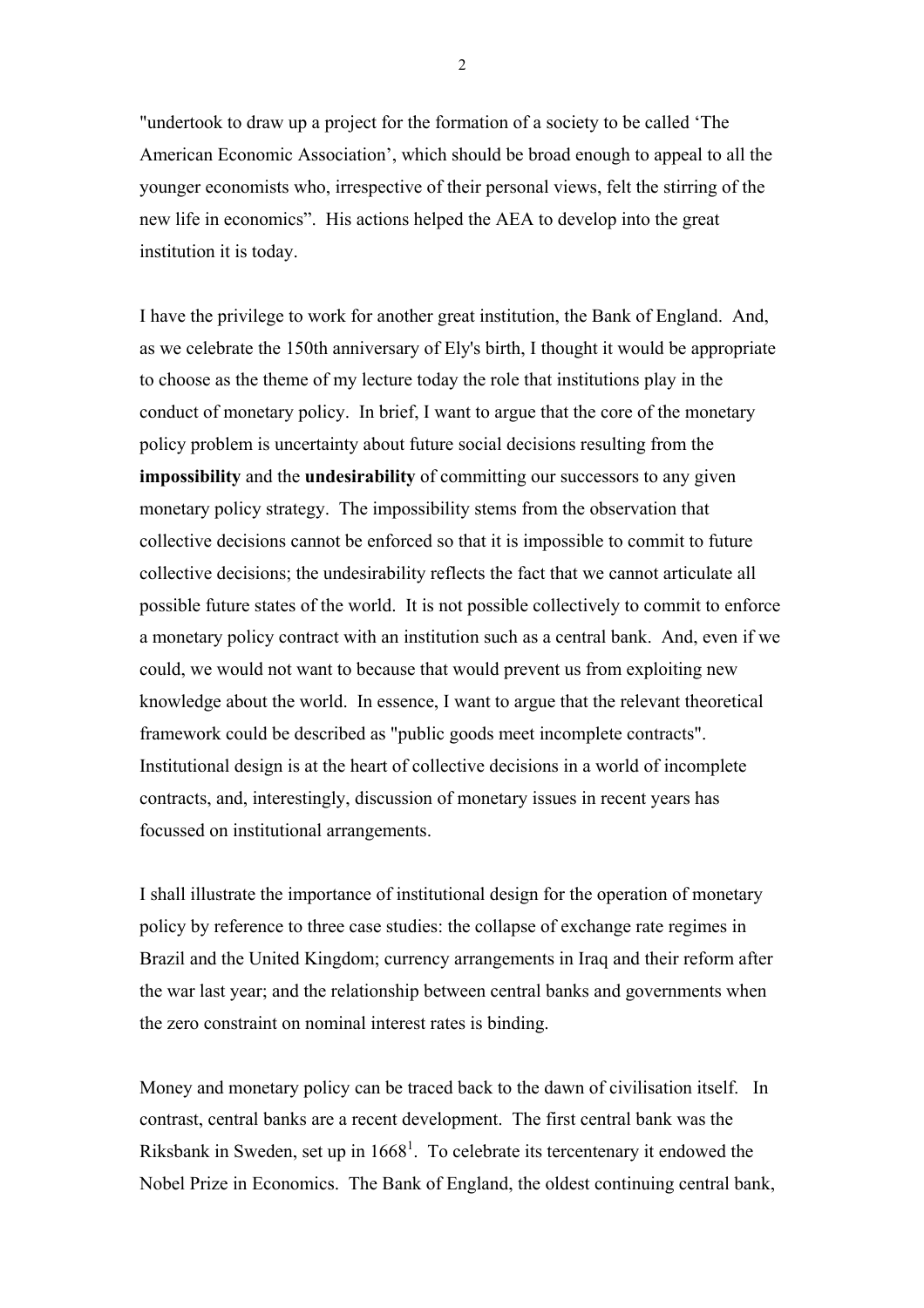opened for business in 1694. Our tercentenary was a more low-key event: we published a book of conference proceedings. By 1900 there were still only 18 countries with a central bank. Today the number is 174. The Federal Reserve has yet to reach its centenary. As institutions go, most central banks are youthful. Indeed, the reputation of central banks as wise and disciplined institutions, in contrast with the wild excesses of finance ministries, belies their respective ages. So the history of monetary policy cannot be equated with the history of central banks. But it is a story about institutions.

#### **I Externalities in the Theory of Money**

In the history of money, the two key events are the emergence of a medium of exchange and the rise of institutions governing its management. Those events raise two basic questions which are central to understanding the nature of monetary institutions. First, why did money evolve as a social or public rather than a private institution? Second, how can societies reduce the costs of being unable to make commitments about future collective decisions? The answers to these two questions determine the nature of modern central banks.

The two questions relate to two different externalities. The first is a network externality. Money overcomes the constraint of the double coincidence of wants implied by barter exchange, a view set out in detail by Carl Menger (1892) and which is modelled explicitly in Nobuhiru Kiyotaki and Randall Wright (1989). More recently, the existence of money has been linked to the information structure of the economy. Agents have imperfect information about their potential trading partner's credit history which explains the emergence of a private sector medium of exchange as an alternative to an extension of credit (Narayana Kocherlakota, 1998). Our willingness to use and hold money is greater the more that money is used by other people. There is, therefore, a network effect.

One can imagine, and indeed Friedrich Hayek (1976) advocated, a system in which anyone is allowed to issue money. The private sector may well co-ordinate on using the money of the 'best' issuer, and that issuer's behaviour may be kept in check by the threat of entry. But competitive monies have arisen only rarely and in situations where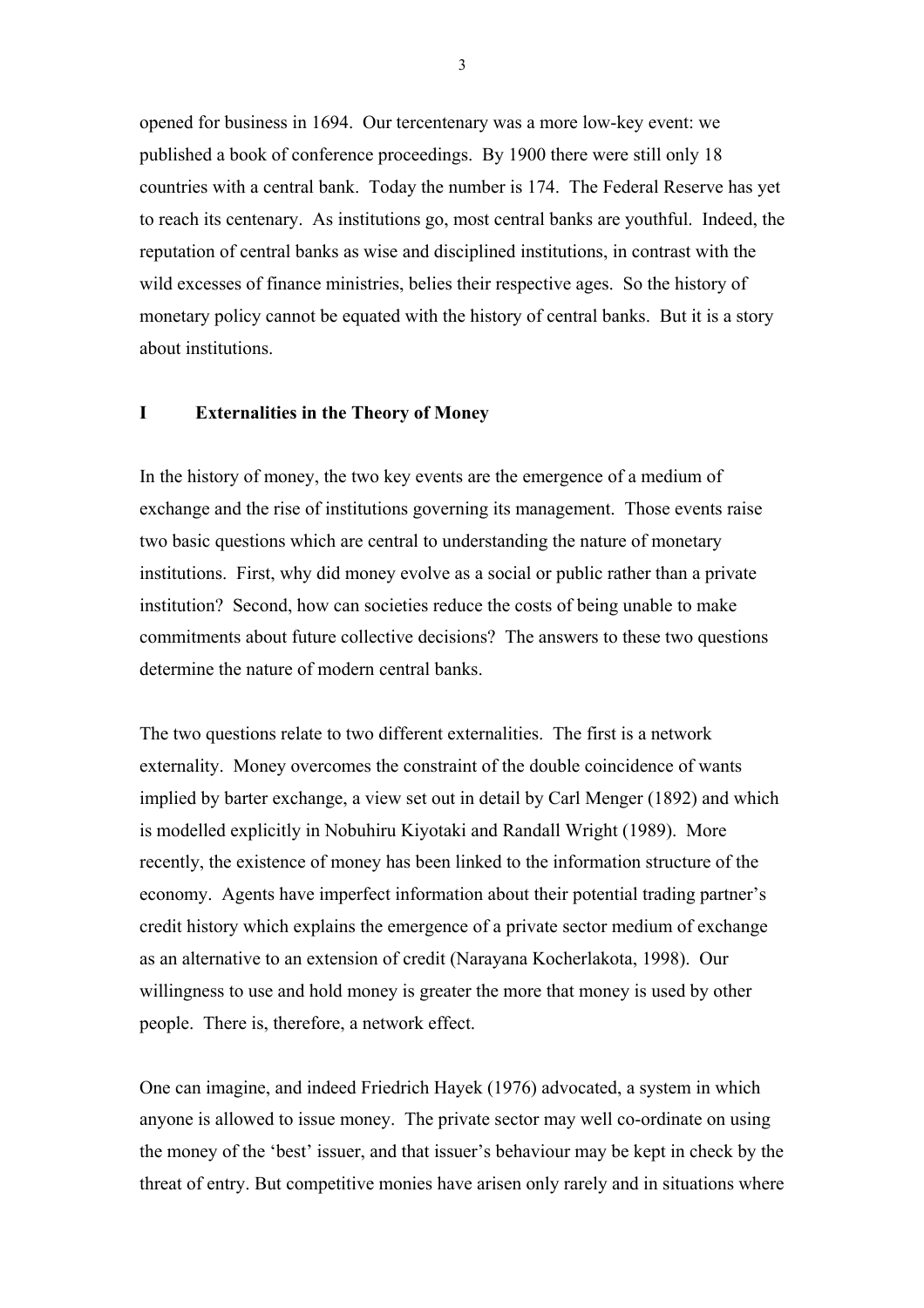government money is either absent (as, for example, in Robert Radford's (1945) study of cigarette money in POW camps) or very badly managed (as in periods of hyperinflation). Despite the abolition of foreign exchange controls, as recommended by Hayek, competition among national currencies has not lessened the dominance, within each economy, of a single public money. Network externalities make it difficult for competing currencies to emerge.

The existence of public money generates a second type of externality to do with intertemporal choices. The willingness to hold money as either a store of value or a means of payment, or use money as a unit in which contracts are denominated, depends upon expectations of the stability of the value of that money. If money takes the form of competing private currencies then there is no inherent problem for private issuers to maintain the value of their liabilities by backing them appropriately, a commitment that can be enforced by the legal system. Alternatively, where a private commodity standard is the solution to the exchange problem, then there is no ability and therefore no temptation - to devalue. But a public monopoly means that the demand for money today depends upon expectations of our collective decisions about the supply of money tomorrow. The key question for a public currency is how do we prevent the government - ourselves - abusing its issuing power in the future? Collective decisions today cannot bind future collective decisions. And when monetary policy is set period by period inefficient outcomes result. The key insight of Finn Kydland and Edward Prescott (1977) was that the inability to make commitments leads to a failure to internalise the impact of public policies on the expectations of the private sector.

Dynamic inconsistency was used by Kydland and Prescott (1977) and Robert Barro and David Gordon (1983a) to demonstrate that rational expectations could lead to an equilibrium in which inflation was higher than desired. *Ex post* it would always seem attractive to create surprise inflation. More recently, research by Lars Svensson (1997), Michael Woodford (2003) and others has shown that even when there is no inflation bias there can be a "stabilisation bias" from the exercise of discretionary monetary policy: one that would lead to a suboptimal combination of output and inflation variability. Those results have prompted a large volume of research exploring different ways in which the commitment to price stability could be made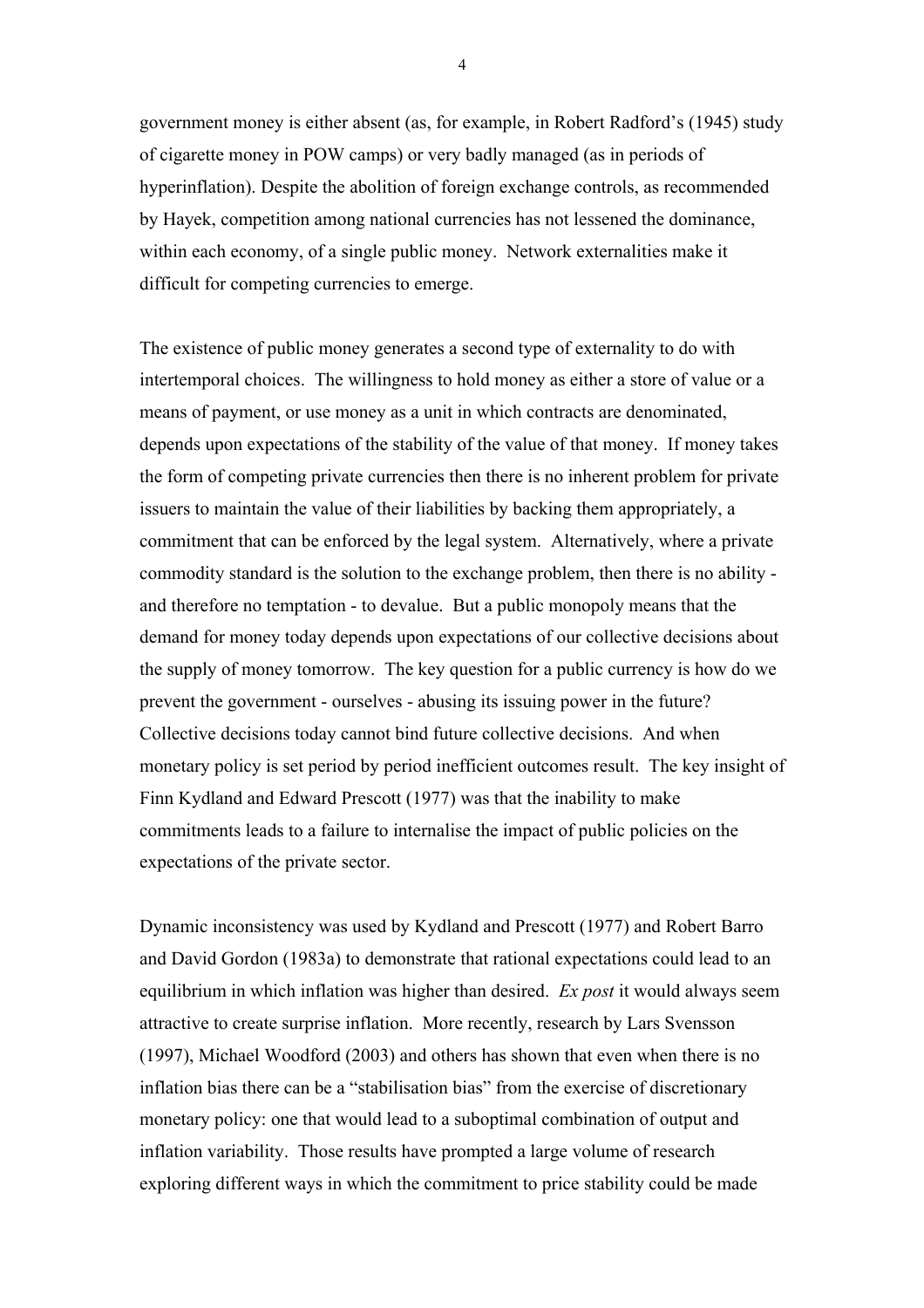credible. And central banks themselves have devoted no less energy to establishing the importance of their credibility.

Two very different approaches to the time-consistency problem have been discussed in the literature. One examines contractual relationships between the public and monetary decision-makers that reduce or eliminate the degree of inflation and stabilization biases resulting from discretionary policy. Examples include formal adoption of monetary policy rules, a contract between government and central bank instructing the latter to target price stability, the delegation of monetary policy to a conservative central banker, and investment in a reputation by current decisionmakers. But those answers from the literature on rules versus discretion are not really solutions. They only move the time-consistency issue one step back – the policy rule may be abandoned, the central banker fired, the contract reinterpreted or rewritten. $2$ 

The other approach says that real central bankers do not and need not worry about time-inconsistency; they "just do it", (Bennett McCallum, 1995). Central bankers should simply resist the temptation to deviate from the time-inconsistent policy, and private agents will eventually come to accept that resolve. Attractive as such a solution may appear to central bankers, it fails to answer the challenge posed by the game-theoretic result of Kydland and Prescott. And it fails to explain why it is that some countries in some periods just do it and others do not. Central bankers who have the determination and strength of purpose to "take the punch bowl away just when the party is getting going", in McChesney Martin's memorable phrase, clearly have the "right stuff" – so why don't they "just do it"?<sup>3</sup> A deeper explanation of how this problem can be overcome requires an analysis of what might be called the "technology of collective decisions".

Individual agents can make contracts because they believe that the legal system is external to both parties to the contract. But it is difficult to write contracts that commit future collective behaviour. Collectively, we can either meet our previous commitments or we can ignore them. To take just one example: only a few weeks ago ECOFIN, the council of economic and finance ministers of the European Union, decided to suspend the excessive deficit procedure – a key feature of the Stability and Growth Pact - that had been initiated against France and Germany. Ernst Welteke, the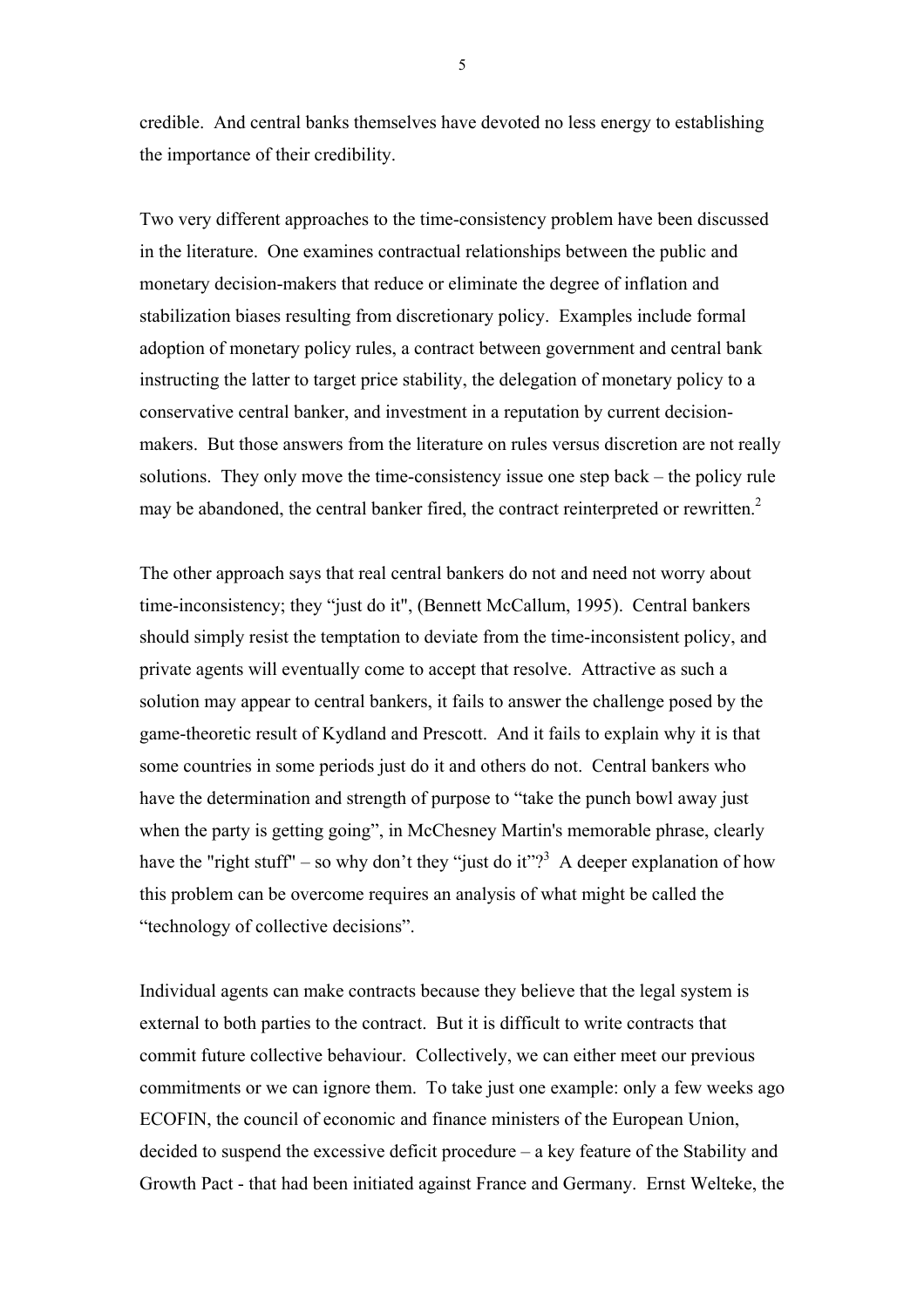President of the Bundesbank, has since raised serious doubts about whether politicians in Europe are willing to embrace the collective fiscal discipline, backed up by real sanctions, that is necessary to prevent fiscal free-riding inside a monetary union.<sup>4</sup>

#### **II The Role of Institutions**

The technology of collective decisions describes the feasible set of institutional arrangements that can be constructed to reduce the costs of the commitment problem. That problem may lead to inefficient outcomes – the Coase theorem does not apply to collective decisions.<sup>5</sup> It is useful to think about the optimal design of monetary institutions using the insights from the theory of incomplete contracts. That theory discusses what contracts would look like if certain aspects of the world could not be verified by an outside enforcer of the contract. In terms of monetary policy, there are two related though distinct aspects of the commitment problem. First, the inability to enforce commitment, because monetary arrangements can always be changed in the absence of an outside enforcer, means that no such arrangement is sacrosanct for all time. Thomas Jefferson believed that the US Constitution should be rewritten every 20 years or so at a new constitutional convention. $6$  Second, we cannot fully describe an optimal monetary arrangement because we do not know all possible states of the world and hence the policy rule to which we would like to commit. Those two aspects of the technology of collective decisions create a role for institutions.

But they differ in important ways. If there were only a commitment problem, then we could describe an optimal state-contingent monetary policy reaction function. Mechanisms could then be devised to make it less likely that policy would deviate from this optimal plan - perhaps by writing the optimal rule in the form of a constitutional provision which could be overturned only by a substantial majority, or financing deficits by issuing index-linked debt. Such mechanisms would make it incentive compatible collectively to stick to the optimal plan. None of this would have come as a surprise to the authors of the American Constitution. In Federalist Paper No.10 James Madison points out that "our governments are too unstable"(p173) and in No. 37 he writes: "the people of this country, enlightened as they are with regard to the nature ... of good government, will never be satisfied till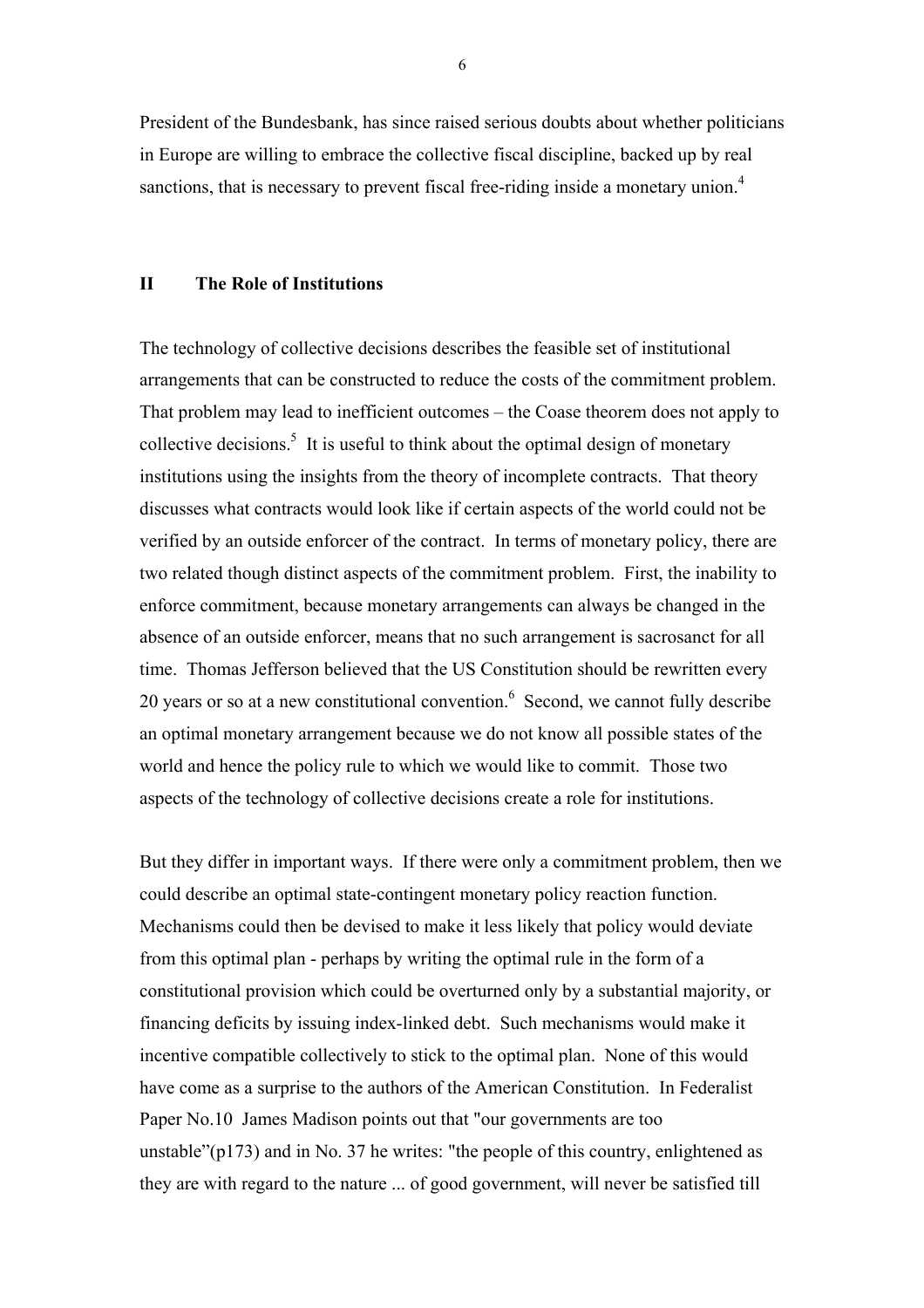some remedy be applied to the vicissitudes and uncertainties which characterise the State administrations"(p243). Outside observers agreed. In 1835 Alexis de Tocqueville wrote that, "the authority which public men possess in America is so brief and they are so soon commingled with the ever changing population of the country that the acts of the community frequently leave fewer traces than events in a private family. .... The instability of administration has penetrated into the habits of the people".

The stability of institutions is, therefore, one of their greatest assets. Barro and Gordon (1983b) assumed the existence of an ongoing government or central bank which had an interest in preserving a reputation for "good" behaviour. A substantial literature, reviewed by Nancy Stokey (2002), analyses the circumstances in which it is attractive for a "good" government to distinguish itself from a "bad" government. Stokey shows that if it is not easy to do so, then it may be optimal to impose a monetary policy rule on all governments in order to reduce the damage done by the prospect of a bad government in the future. But how can society convince itself that it can eliminate bad government by adopting a policy rule? A really bad government will simply restore discretion to itself. Good and bad governments are not independent actors. They reflect the degree of consensus on how to construct institutions that will pursue consistent objectives.

The experience of high and variable inflation itself can be an important force shaping public attitudes towards the design of institutions to control it. Differences among cohorts may lead to variations over time in the optimal shape of institutions, rather as Jefferson advocated. For example, Robert Shiller (1996) reports that 90% of those born before 1940 in Germany agreed with the statement that 'The control of inflation is one of the most important missions of German economic policy', compared with 51% of those born from 1950 onwards. Memories of hyperinflation can be vivid: Niall Ferguson cites the diary of one Frankfurt resident in 1923: "it was more than disorder that smashed over people, it was something like daily explosions… the smallest, the most private, the most personal events always had one and the same cause; the raging plunge of money"(p154). So it is not surprising that the generation of Germans which created the Bundesbank saw it as a crucial component of their new constitution. Countries, or indeed cohorts, which have not experienced hyper-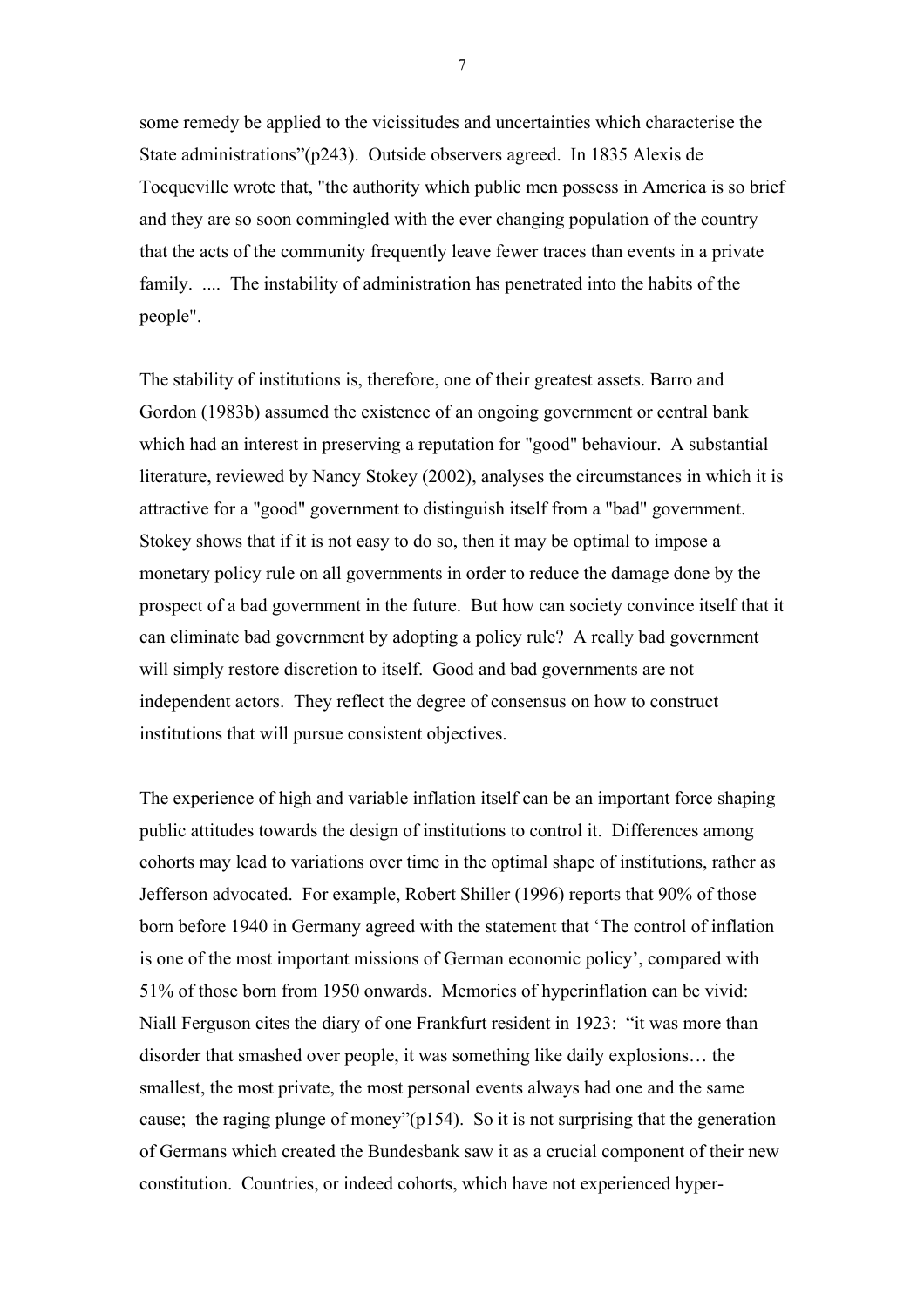inflation may be more willing to adopt monetary arrangements that are less entrenched in constitutional form than the post-war generation in Germany.

The second aspect of the technology of collective decisions that creates a role for institutions is our ignorance of all possible future states of the world. That means that even if we were able to commit to a policy rule, we would choose not to do so. The exercise of some discretion is desirable in order that we may learn. The most cogent argument against the adoption of a fixed monetary policy rule is that no rule is likely to remain optimal for long. Nor is this just a question of learning about parameter values. That would yield an optimal state-contingent procedure for updating the monetary policy rule. It is that we are unwilling to commit now never to learn from future experience. So we would not want to embed any rule deeply into our decisionmaking structure, such as giving it the force of law or making it part of the constitution. Instead, we delegate the power of decision to an institution that will implement policy period by period exercising "constrained discretion". The status and purpose of such institutions can be embedded into the law or constitution, which may increase the cost of reversing the delegated powers, but the optimal policy path should be open to change in response to learning. Since we cannot hope to describe *ex ante* what it is we expect to learn, and since new ideas are unlikely to be uniformly recognised and instantly accepted, it may be sensible to delegate both the immediate policy decision and the process of learning to the same institution.<sup>7</sup>

An interesting example of seeking flexibility to allow for learning occurred during the writing of the US constitution. One draft clause specified that Congress should be allowed to "…emit bills on the credit of the United States". There was a debate on a proposition to strike out the clause. Madison's notes describe George Mason's position on the subject: "Though he had a mortal hatred to paper money, yet, as he could not foresee all emergencies, he was unwilling to tie the hands of the legislature"<sup>8</sup>. Edmund Randolph was of a similar opinion: "... notwithstanding his antipathy to paper money, [he] could not agree to strike out the words, as he could not foresee all the occasions that might arise."

So the ideal is a framework that will implement what we currently believe to be the optimal monetary policy strategy and will deviate from that only if collectively we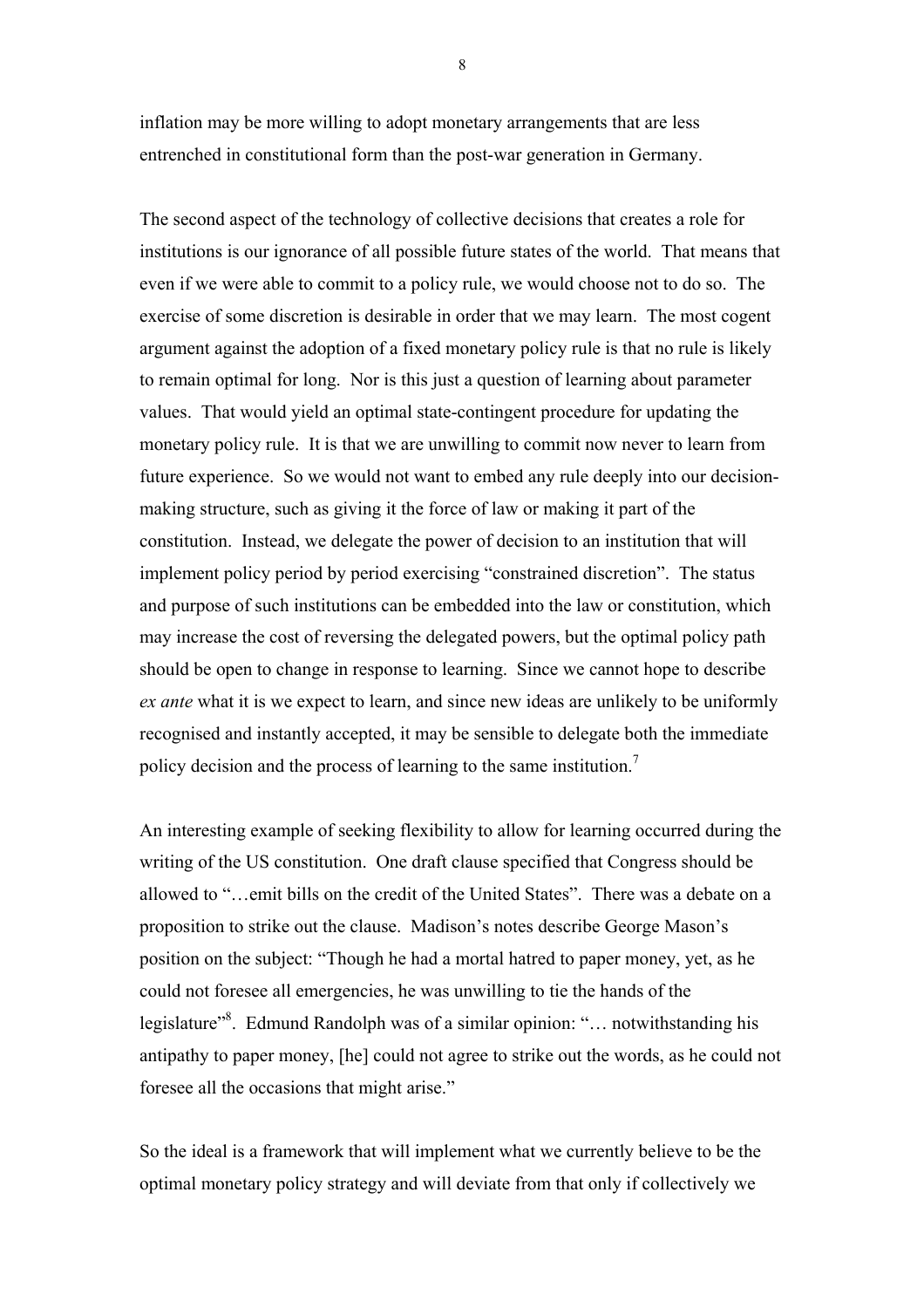change our view about what that strategy should be. Our ignorance is too pervasive to allow the adoption of a rule for how learning should occur. So if it is sensible to delegate both policy decisions and the process of learning to institutions such as central banks, that in turn requires those institutions to have political legitimacy and an acceptance that they will not redistribute income and wealth in favour of some groups rather than others at the expense of the objective given to them.<sup>9</sup> Where such institutions are difficult to create, the 'external effect' - as Stokey (2002) called it - of good monetary policy will not be captured. And if the result is a monetary policy that is sufficiently bad, it may result in a radical switch to a unit of account determined externally, an obvious example of which is dollarisation.

Monetary institutions, therefore, play two different roles. First, they expand the possibility frontier of the technology of collective decisions and can be designed to raise the cost of those decisions deviating from pre-announced contingent paths. Second, they are set up explicitly to exercise a degree of discretion – "constrained discretion" – subject to the broad objective of price stability. Discretion is inevitable because of the need to learn about the economic environment. Institutions thereby become repositories of experience and knowledge which they communicate to society as a whole.

### **III Case Study I: Exchange Rate Regimes in Brazil and the UK**

I want to illustrate the importance of institutions and the credibility of their stability by three case studies. My first example concerns the collapse of exchange rate regimes in Europe and Latin America. It demonstrates that economic institutions require a broad base of political support if financial markets are to believe that those institutions are likely to survive.

For a while fixed exchange rate regimes enjoyed a degree of support in both Europe, with the Exchange Rate Mechanism (ERM), and Latin America. But experience shows that, in terms of credibility in financial markets, the design of those policy regimes was less important than the fact of their having broad political support.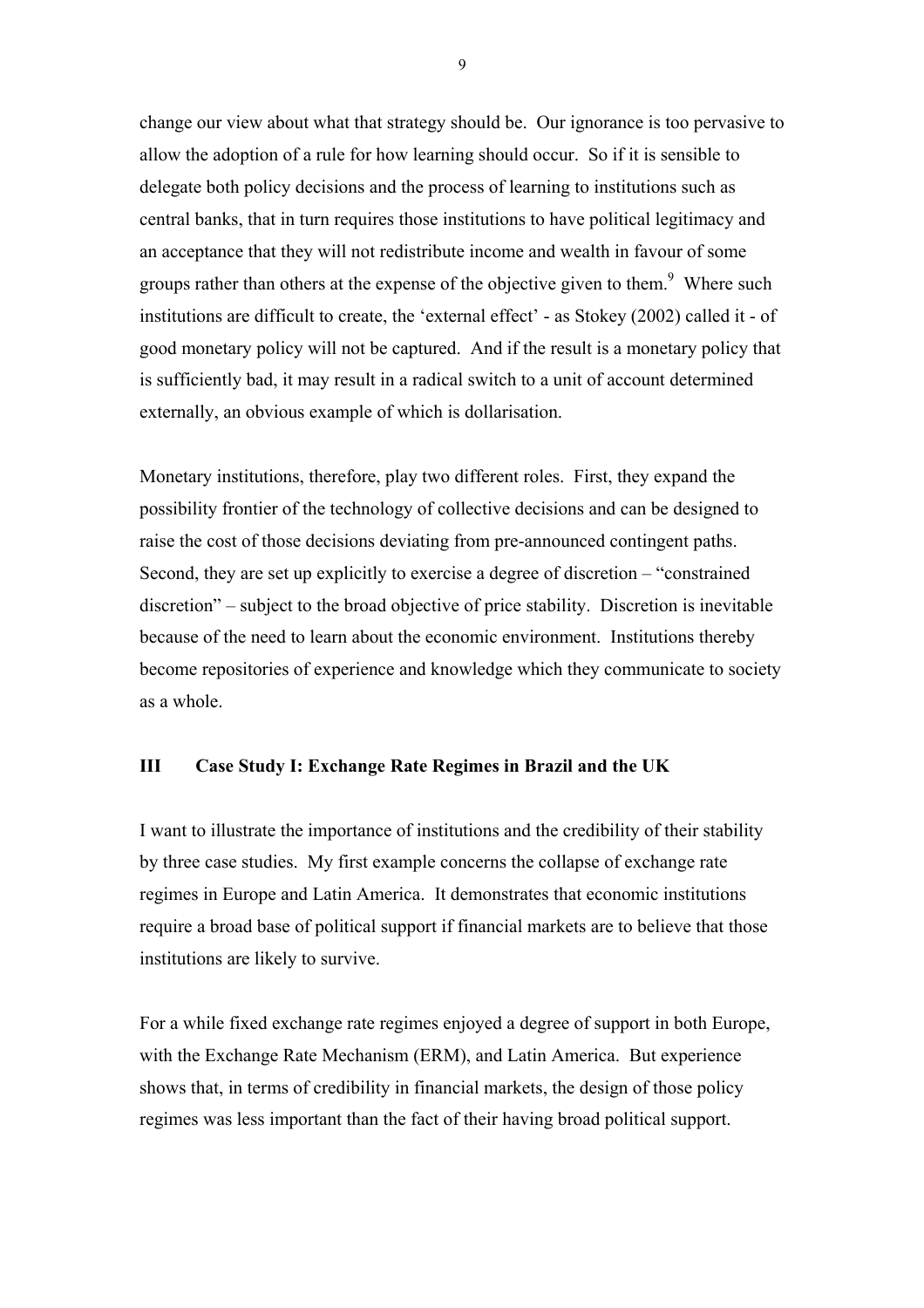Brazil in 1998-99 is a case in point. In 1998 Brazil operated a crawling peg exchange rate regime. As can be seen from Chart 1, throughout that year markets expected the Real to depreciate as evidenced by the fact that the implied forward exchange rate was lower than the spot rate by more than the crawl would imply.<sup>10</sup> In order to defend the crawling peg, the central bank raised interest rates in September 1998 from 20% to 40% a year. The implied forward exchange rate promptly fell. Raising interest rates actually increased the expectation that the peg would be abandoned, since markets knew that high interest rates were likely to prove politically unsustainable. Any government prepared to keep interest rates that high was not likely to win re-election. In January 1999 a second speculative attack on the peg occurred. And this time the peg was abandoned. Although short-term interest rates were raised while the peg was being defended, they were soon lowered to more sustainable levels. The expectations that had been built into forward exchange rates were proved correct.

#### [insert chart 1 here]

In the literature on target zones for exchange rates, it is assumed that raising interest rates is a successful method for supporting the exchange rate because of uncovered interest parity. But this ignores the possibility that raising interest rates to defend a fixed exchange-rate regime will simply call into question the durability of the regime itself and raise the probability that the peg or target zone will be abandoned. In such circumstances an increase in interest rates may lead to a fall in the exchange rate.

A second example of the same phenomenon is the pressure on sterling during 1992 and its forced departure from the Exchange Rate Mechanism on 16 September of that year. Massive speculation on that day led to the announcement in the morning of a 2 percentage points rise in interest rates and, when that failed to dampen the pressure on sterling, of a further 3 percentage points rise in rates. That second announcement, far from bolstering the exchange rate, merely convinced financial markets that Britain's membership of the ERM could no longer be sustained politically. The strong political commitment to joining European monetary union, which was the effective support for other currencies in the ERM, was absent in the United Kingdom.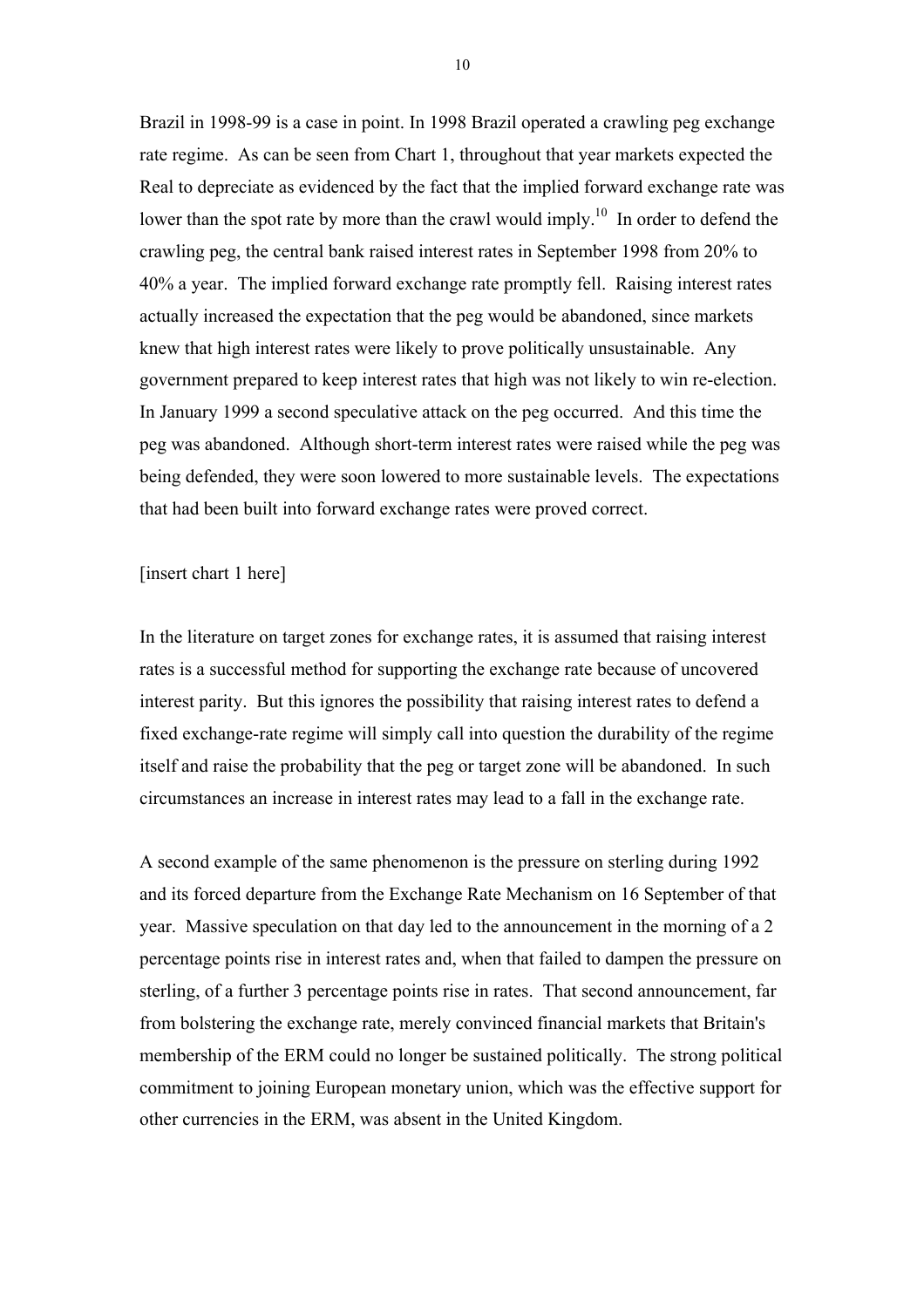Following its departure from the ERM, the UK introduced an inflation target regime for monetary policy. It succeeded in bringing inflation down to around 2 1/2 percent (see chart 2).

#### [insert chart 2 here]

But long-term inflation expectations did not fall as quickly. Only after the announcement in May 1997 by the new Labour government that the Bank of England would be made independent did inflation expectations fall quickly to the target level, as can be seen from chart 2. That reform created an expectation that it would be in the interests of all political parties not to repeal the legislation. For the first time since the Second World War, there was a broad-based and credible commitment in the UK to stable and low inflation.

The need for any monetary regime to command sufficient support in order to acquire a reasonable life-expectancy was given insufficient weight in the discussions that took place at the IMF and elsewhere on Brazil and other financial crises of the 1990s. The point is made by Guillermo Calvo and Frederic Mishkin (2003) when they write, "the key to macroeconomic success in emerging market countries is not primarily their choice of exchange rate regime, but rather the health of the countries' fundamental macroeconomic institutions, ... less attention should be focused on the general question whether a floating or a fixed exchange rate is preferable, and more on these deeper institutional arrangements"( $p5$ ).<sup>11</sup>

#### **IV Case Study 2: Currency Reform In Iraq**

The importance of expectations about the future of monetary institutions is illustrated by the recent monetary history of Iraq. This second case study demonstrates that expectations of future collective decisions can have a major impact on the value of a currency quite independently of the policies pursued by the current government. Expectations of monetary decisions within a given policy regime may be less significant than expectations of changes in the regime itself. In Iraq, regime change took on a new meaning. What is particularly interesting about Iraq is the link between expectations of a change in political regime and movements in currency values.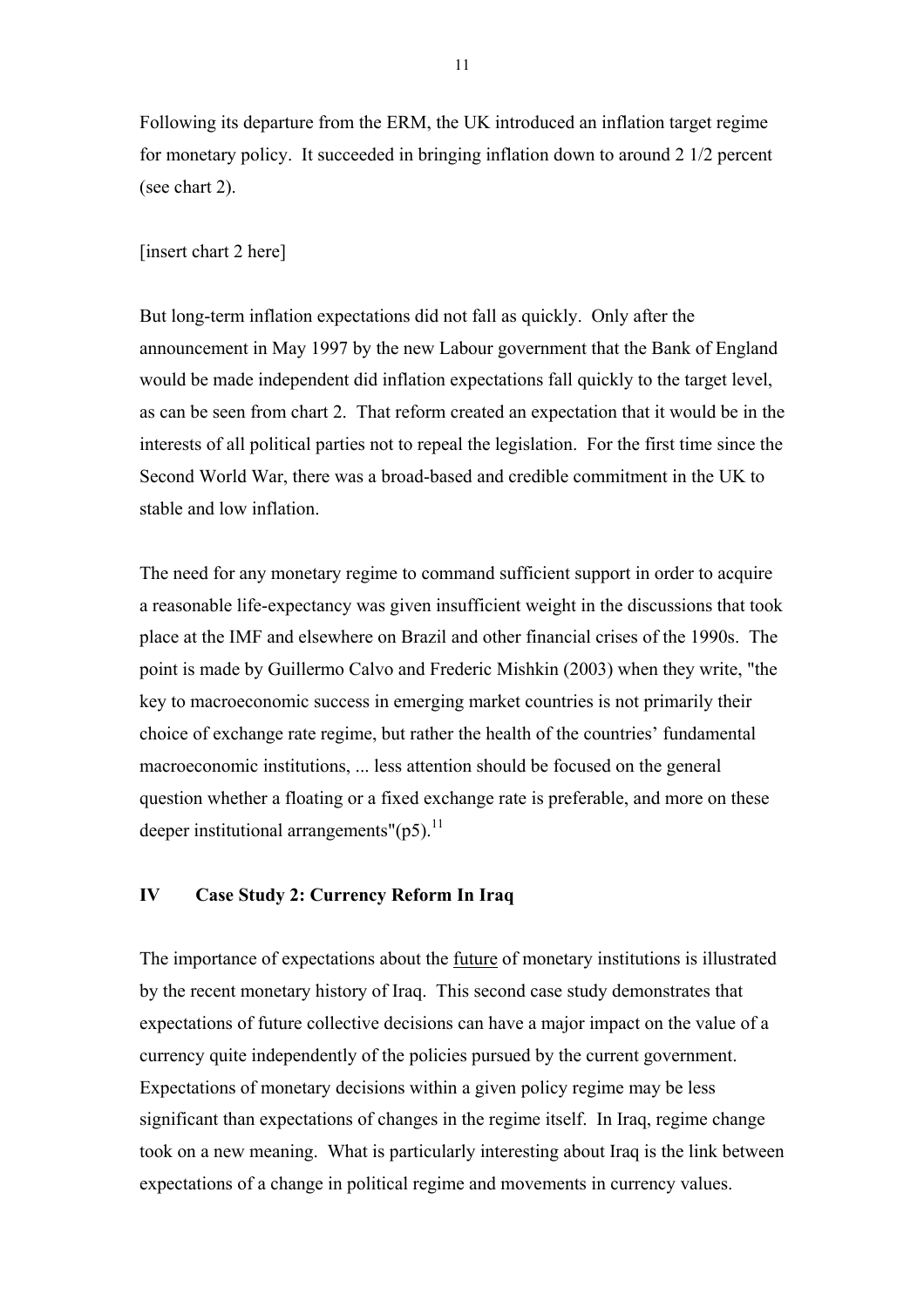Prior to the Gulf War in 1991 the Iraqi currency was the dinar. Following that war Iraq was divided into two parts that were politically, militarily and economically separate from each other: southern Iraq was under the control of Saddam Hussein and the enforcement of the northern no-fly-zone meant that northern Iraq became a *de facto* Kurdish protectorate. In the South, Saddam's regime struggled to cope with UN sanctions, and resorted to printing money to finance growing fiscal deficits. Unable to import notes printed abroad because of sanctions, the regime printed low-quality notes in Iraq that bore Saddam's image. In May 1993, the Central Bank of Iraq announced that the 25 dinar note, then the highest denomination note in circulation, would be withdrawn and replaced by a new locally printed note. These were known as 'Saddam' or 'print' (because of the offset litho print technology used) dinars. Citizens had three weeks to exchange old for new notes. So many notes were printed that the face value of cash in circulation jumped from 22 billion dinars at the end of 1991 to 584 billion only four years later. Inflation soared to an average of about 250% a year over the same period. As a result the smaller denomination notes became worthless in Southern Iraq.

In the North, however, matters were rather different. Residents in that part of Iraq had no opportunity to exchange their notes. And it was no accident that, because of expropriation of cash in the banks by the Saddam regime, the holders of the high denomination notes were disproportionately in the North. Of the seven billion 25 dinar notes in circulation in Iraq at that time, about five billion circulated in Kurdishcontrolled Iraq. So the Saddam dinar did not circulate in the North, and the old dinar notes continued to be used. They were known as the 'Swiss' dinar – so- called because although the notes had been printed by the British company De La Rue, the plates had been manufactured in Switzerland. The Swiss dinar developed a life of its own and in effect became the new currency in the North. No Swiss dinar notes were issued after 1989, and since there was no issuing authority there was at most a fixed, and probably a declining money stock in the North. As a result the Swiss and Saddam dinars developed into two separate currencies.

For ten years, therefore, Iraq had two currencies: one issued by the official government and the other backed by no government at all. The Swiss dinar continued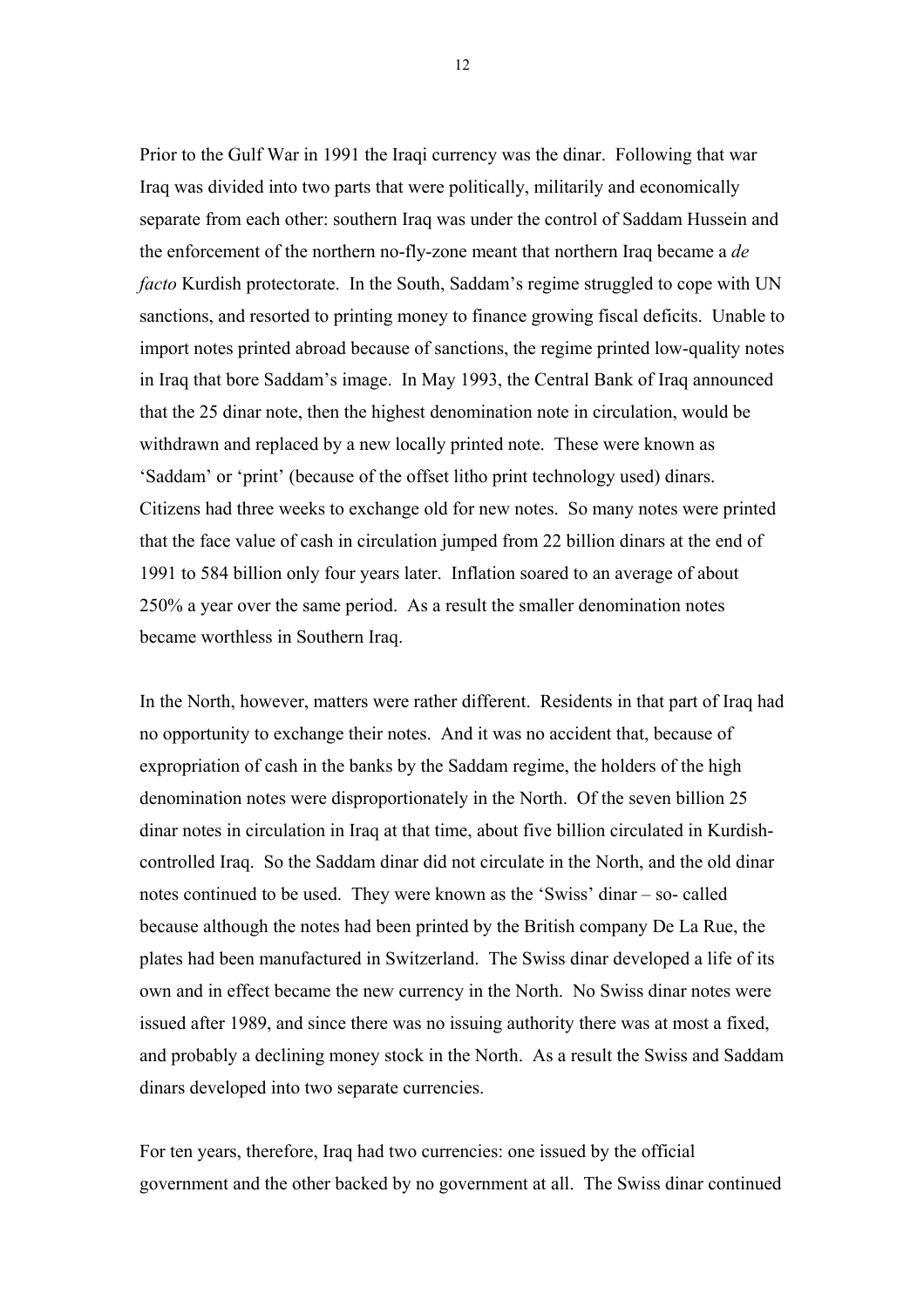to circulate in the North, even though backed by no formal government, central bank, nor any law of legal tender. For a fiat currency this was an unusual situation. Whatever gave the Swiss dinar its value was not the promise of the official Iraqi government, or indeed any other government.<sup>12</sup>

Although there was little or no trade between North and South Iraq, both the Swiss and Saddam dinars were traded against the dollar. The implied Swiss to Saddam dinar cross-exchange rate from 1997 onwards is shown in Chart 3.<sup>13</sup>

#### [Chart 3 here]

After 1993 the Swiss dinar deviated from parity and rose to around 300 Saddam dinars to the Swiss dinar by the time Saddam's regime was deposed in 2003. The appreciation of the Swiss dinar is clearly a consequence of the evolution of the actual and expected money supplies in the two territories.

Given the monetary and fiscal policies pursued by the Saddam regime, the rise of the Swiss dinar against the Saddam dinar is, perhaps, understandable. But what is less obvious is the path of the Swiss dinar against the US dollar. Chart 4 shows the Swiss dinar-dollar exchange rate from 1997 onwards.

#### [insert Chart 4 here]

After fluctuating in the early 1990s, the Swiss dinar rose sharply against the US dollar from the middle of 2002 as the prospect of an end to the Saddam regime increased. It rose from around 18 to the dollar in May 2002 to about 6 to the dollar by the beginning of May 2003 when the war ended. That appreciation reflected expectations about (i) the durability of the political and military separation of Kurdish from Saddam-controlled Iraq and (ii) the likelihood that a new institution would be established governing monetary policy in Iraq as a whole that would retrospectively back the value of the Swiss dinar. The political complexion of Northern Iraq led to the assumption that the currency used there would have value once regime change had occurred.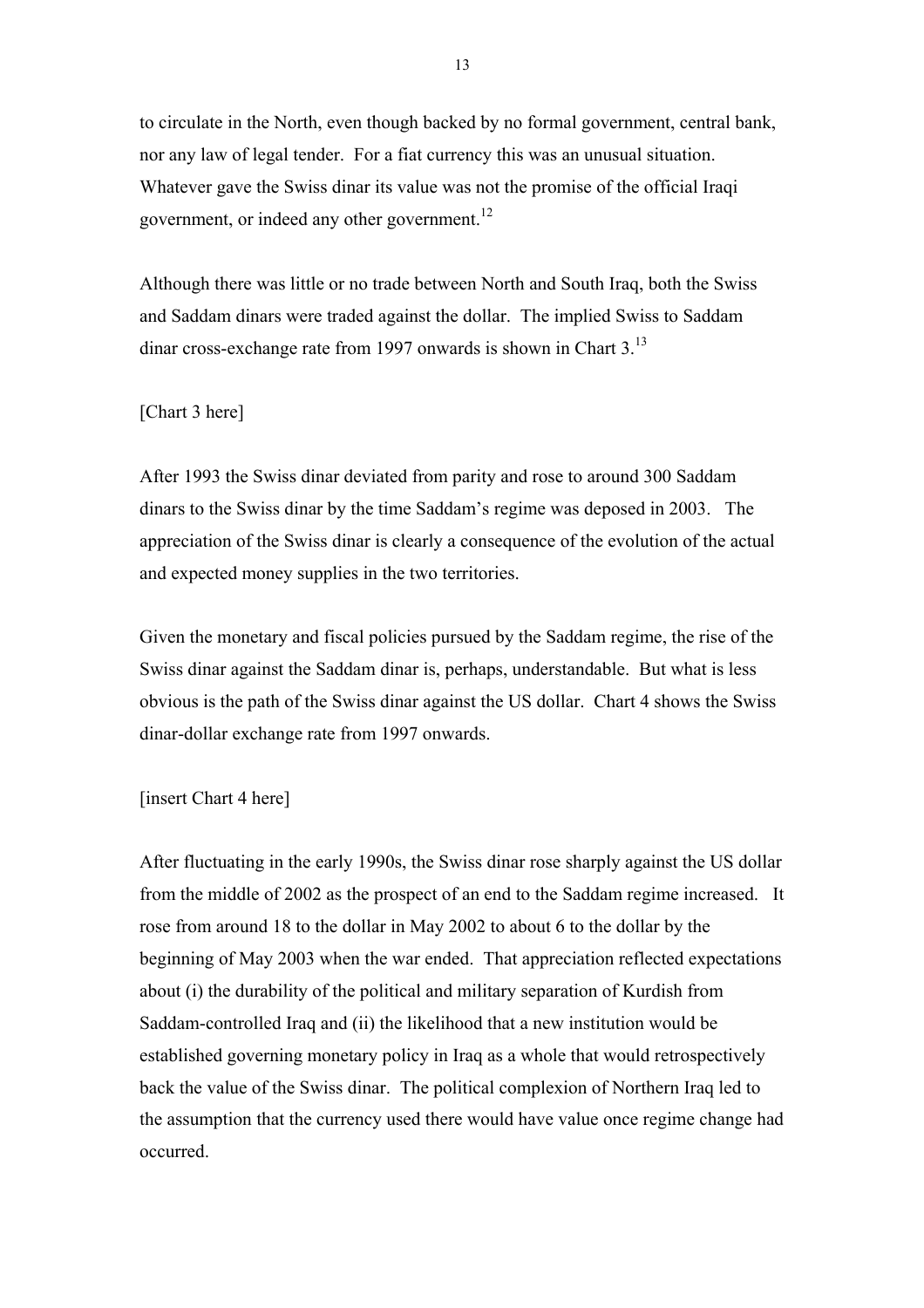In other words, the value of the Swiss dinar had everything to do with politics and nothing to do with the economic policies of the government issuing the Swiss dinar because no such government existed. As someone might have said, "it's the political economy, stupid!"

Another illustration of this is shown in Chart 5 which plots the Swiss dinar/dollar exchange rate against the values of futures contracts showing how expectations about the political order in Iraq were evolving.

#### [Insert Chart 5 here]

One futures contract paid out 100 cents if Saddam was deposed by the end of June 2003 and nothing otherwise. As the chance of Saddam's regime being deposed (and the price of the future) rose, the Swiss dinar appreciated against the dollar. Later there was also a future that paid 100 cents if Saddam was captured by the end of December 2003, and nothing otherwise. As the chance of this happening (and the price of the future) fell last autumn, the Swiss dinar fell against the dollar. It has just risen again. Again, expectations about the future political order in Iraq, which have repercussions for the likely monetary regime in northern Iraq, influence the value of the Swiss dinar today.

Much of this was understood by Kurds in the North where the exchange rate of the Swiss dinar to the dollar was a matter of both concern and interest. The minutes of a meeting of the Kurdish Regional Government on 14 October 2002 state: "KRG Prime Minister Nechirvan Barzani chaired a meeting to discuss the ongoing problem of the weak US dollar in the local currency markets. Discussion focussed on the … unprecedented 45% decrease in the value of the US dollar against the Iraqi Swiss dinar, possible causes of the problem, and effects on the market". Realising that the effect of a change in the exchange rate cannot be understood without an analysis of the causes of the change, the minutes continue, in a manner that would do justice to the minutes of any G7 central bank, "It was pointed out that the US dollar is currently stable in foreign markets so there must be other explanations for the sharp slide in value in Iraqi Kurdistan".<sup>14</sup> In other words, an explanation was needed for a rise in the real value of the Swiss dinar.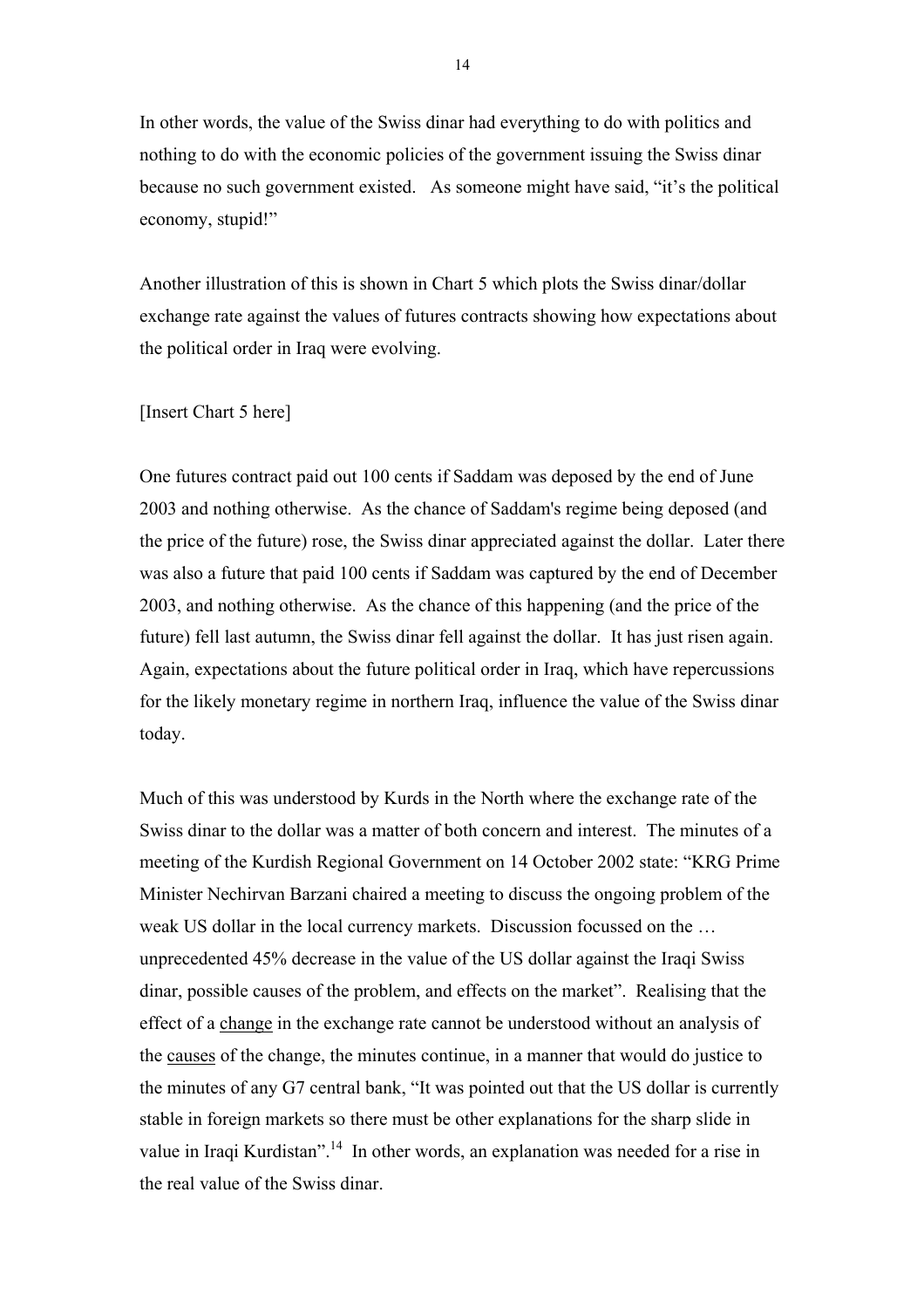Of course, as we now know, the expectation that a future institution guaranteeing the integrity of the Kurdish area, and of the value of their currency, turned out to be correct. Coalition forces assumed control of the whole territory, and on 7 July 2003 the head of the Coalition Provisional Authority, Paul Bremer, announced that a new Iraqi dinar would be printed and exchanged for the two existing currencies at a rate that implied that one Swiss dinar was worth 150 Saddam dinars. The exchange was to take place over the period 15 October to 15 January. It is now virtually complete. The new dinars, like the Swiss, were printed by De la Rue in a very short space of time using plants in Britain and several other countries, and were flown into Iraq on 22 flights using Boeing 747 and other aeroplanes. The fact that the populations of both North and South Iraq have been prepared to exchange their old notes for new dinars reflects the confidence which they have in the future of the institutions backing the new Iraqi dinar.

The 150 parity is barely half the rate the Swiss dinar reached at its peak (see Chart 6).

#### [insert Chart 6 here]

But it is above the average rate that prevailed over the past six years, and above the rate that would equalise the purchasing power of the two currencies. For example, around the time when the new conversion rate was being determined, it was estimated that 128 Saddam dinars to the Swiss would equalise the wages of an engineer in the two parts of Iraq, 100 would equate the price of the shoes he wore to work, and 133 the price of his suit.<sup>15</sup>

From Chart 6, it is clear that the exchange rate hovered above 150 after the parity was announced on 7 July. There are two reasons for this. First, the 10,000 Saddam dinar note was heavily counterfeited, easy to do given the primitive local technology used to print them. The exchange rate of this note against the dollar is consistently less than the 250 dinar note which, as a smaller denomination note, was less heavily counterfeited. The Swiss notes, printed using more sophisticated technology, are virtually free of counterfeits. The Swiss notes traded at above the parity because of the risk that holders of the 10,000 note would find that they had a forgery and could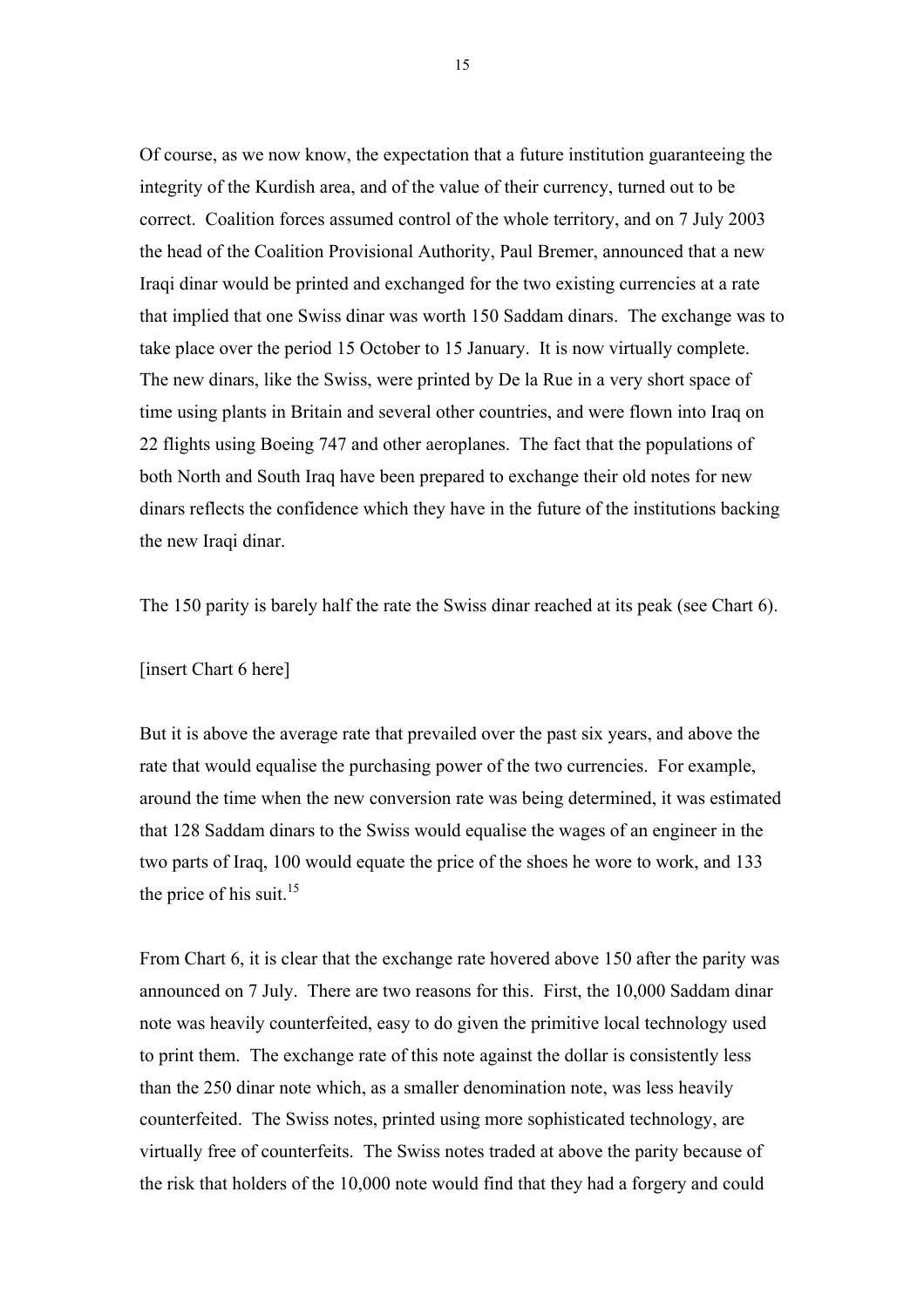not exchange it at the central bank. Second, before the capture of Saddam Hussein there was inevitably some uncertainty about the prospects of the new regime and the new currency that it issued.

The circulation of Swiss dinars in Kurdish controlled Iraq during the 1990s was a market solution to the problem of devising a medium of exchange in the absence of a government with the power to issue currency. Changes in the relative price of Swiss and Saddam dinars show that the value of money depends on beliefs about the probability of survival of the institutions that define the state itself.

### **V Case Study 3: Monetary Policy in Japan and the Zero Bound on Interest Rates**

My third case study shows that institutional arrangements need to be consonant with the underlying economics, or failure will result. Recent experience in Japan has led to the rebirth of interest in monetary policy when official interest rates are constrained by the zero lower bound. Official short-term interest rates in Japan have been approximately zero since the beginning of 1999. Of particular interest in this context is the question of how responsibilities should be divided between the central bank, on the one hand, and the finance ministry, on the other.

Guy Debelle and Stanley Fischer (1994) introduced the distinction between instrument and goal independence of central banks. That distinction has become the standard framework within which to analyse the optimal constitution of central banks. But such a distinction presumes the existence of a policy instrument that is uniquely available to the central bank. That instrument is the level of official short-term interest rates. But when interest rates are constrained at their lower bound of zero, the position is much less clear. Indeed, I shall argue that in such circumstances both instrument and goal independence are impossible. Rather when interest rates are at their zero lower bound, policy relies on successful cooperation between central bank and finance ministry.

I shall assume that, when interest rates are zero, monetary policy takes the form of open market purchases or sales of government securities using central bank money.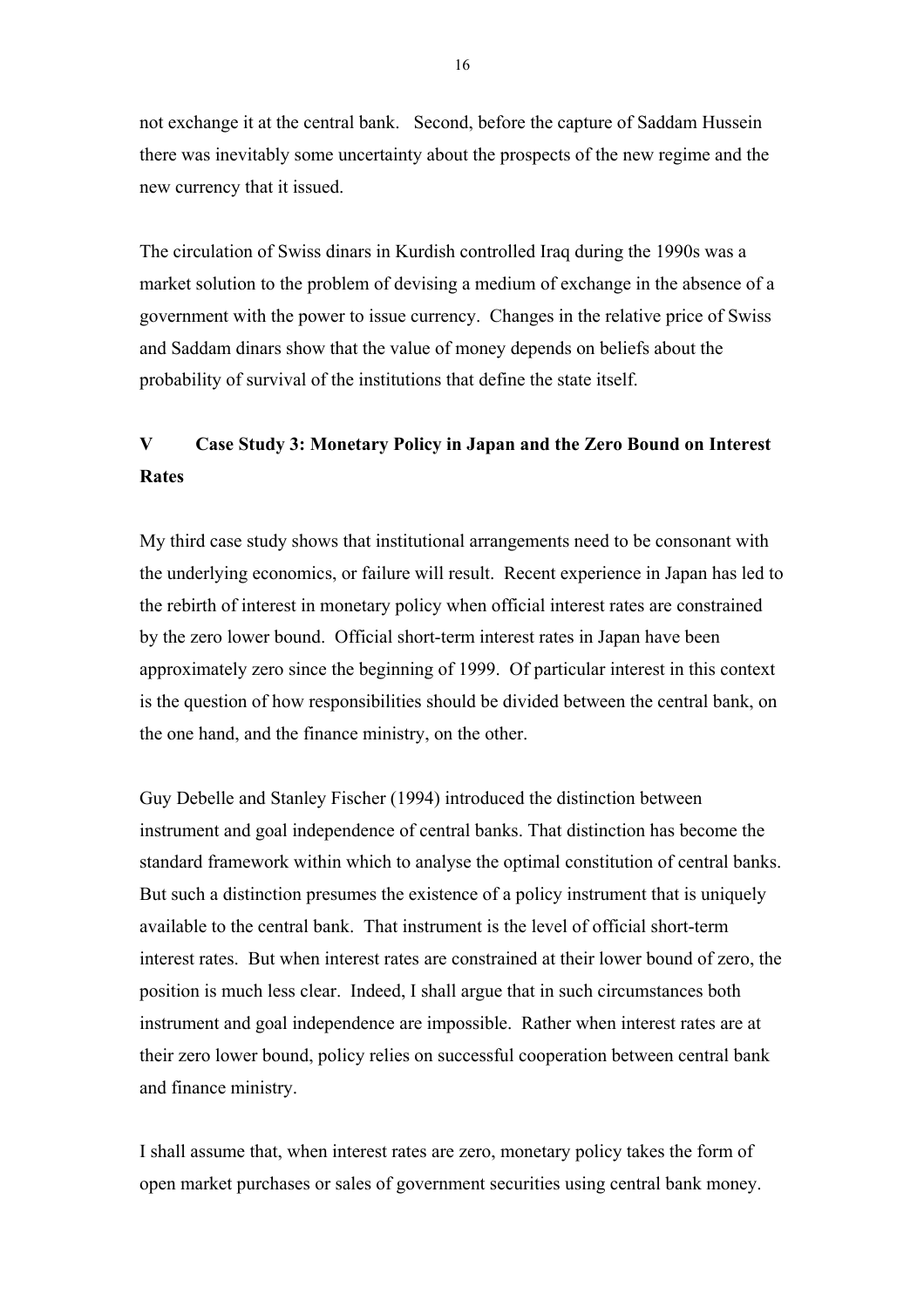A well-known policy prescription, which has become known as unconventional monetary policy, is that the central bank should buy long-term Government bonds rather than the more conventional short-term bills. The Bank of Japan did indeed follow this prescription. The logic of such a proposal is as follows. Long-term bonds are likely to contain a significant premium to compensate investors for their lack of liquidity – the fact that, in practice, investors face significant costs when switching between bonds and goods. When the central bank offers to buy illiquid long-term bonds, it increases the average liquidity of the private sector's portfolio, replacing less liquid with more liquid securities. The private sector will therefore be more willing to hold other illiquid instruments, such as private sector bonds and equities. As a result, liquidity premia fall across a broad category of securities, raising their market value. That will stimulate spending by firms and consumers.<sup>16</sup> Such a policy is preferable to conventional open market purchases of short-term bills or bonds because when interest rates are zero such bills become perfect substitutes for cash. Hence purchases of short bonds have no effect on spending or other real variables.

It is a short step to show that this argument implies an equivalence proposition between unconventional quantitative operations, on the one hand, and a combination of neutral conventional operations and government debt management, on the other. The purchase of a long-term bond by the central bank is equivalent to a combination of two other operations: a purchase of a short-term bill, followed by an operation that swaps the short-term bill for the long term bond. In either case, the central bank balance sheet ends up with an additional liability in cash, and an additional asset in long-term bonds. The first of these two operations, the purchase of a short-term bill, is neutral in its effect as it replaces one private sector asset, a short-term bill, with another, cash, that is a perfect substitute for it. The second is debt management, which is normally seen as the responsibility of the finance ministry. So when interest rates are zero unconventional quantitative operations and debt management are indistinguishable.

The interplay between monetary policy and debt management may not matter too much when short-term interest rates are positive because the central bank can control the level of interest rates, even if debt management affects the optimal level of rates. But when rates are at their zero bound then the central bank no longer has instrument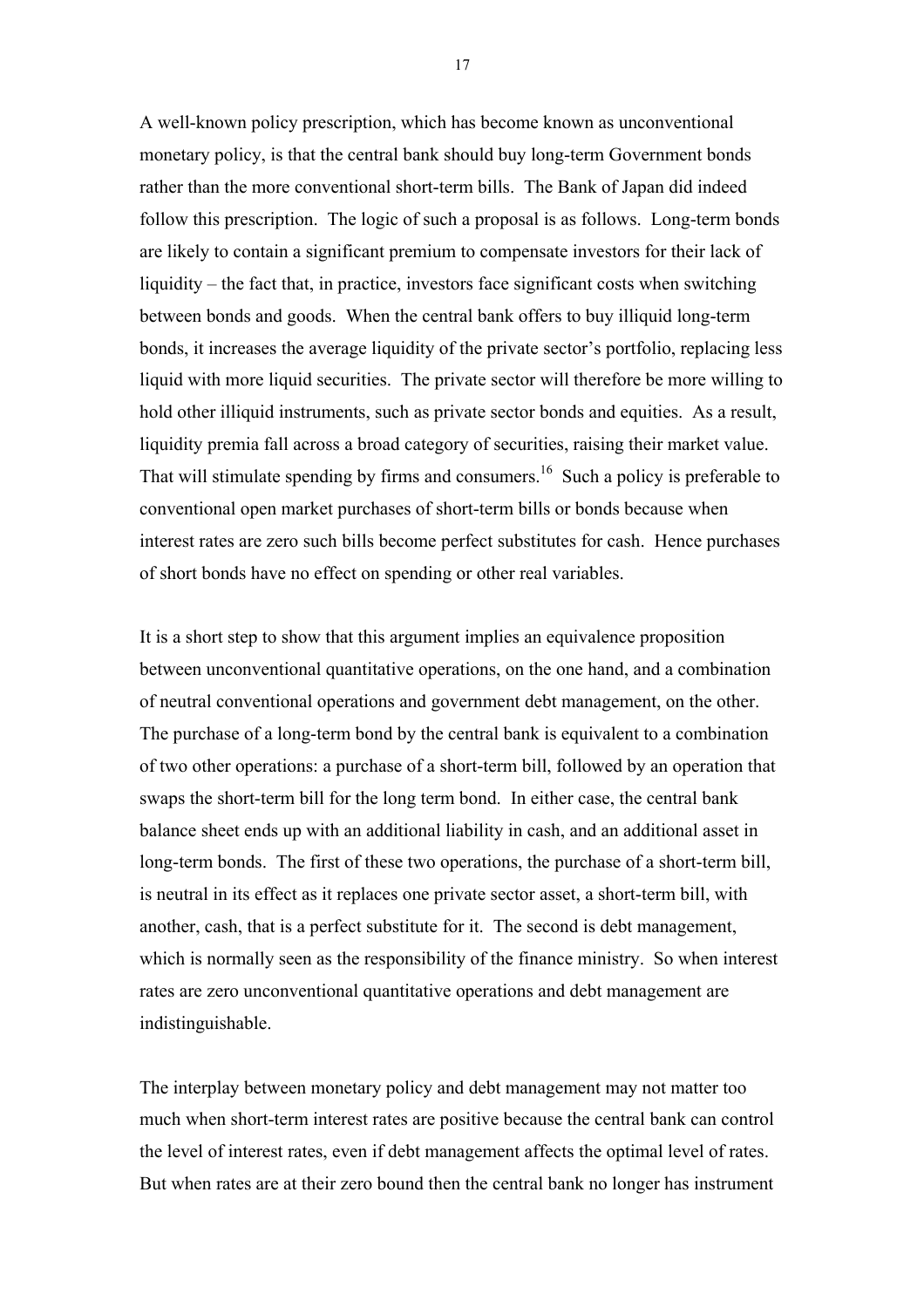independence. Indeed, because its actions can be offset by appropriate sales or purchases in the government debt market, it loses goal independence too. It becomes crucial that fiscal and monetary authorities cooperate. An alternative strategy, equivalent in terms of its monetary effects but avoiding the risk to the Bank of Japan's balance sheet from holding large quantities of government bonds, would have been for the Ministry of Finance to have issued short-term bills to the BoJ, using the proceeds to purchase and retire long-term government bonds. Similar arguments apply to other unconventional monetary policies, such as purchases of foreign currency, which conflict with the responsibilities of the fiscal authorities for the ownership of foreign exchange reserves.

A serious problem for the Japanese authorities was that the Bank of Japan was granted independence not long before it became necessary for policy to be coordinated between MoF and the BoJ.<sup>17</sup> Inevitably, the desire on both sides to respect the newlywon independence of the central bank came into conflict with the growing realisation that monetary policy was operating in a zero-interest rate environment. The clarity of communication about the objectives of monetary policy diminishes when it is no longer possible to identify clear and distinct responsibilities for the two institutions. A desirable long-term reform – central bank independence - led to short-term difficulties.

#### **VI Conclusions**

I am conscious that I have raised more questions than I have answered - perhaps that is what happens when you become a central banker. I hope I have not copied my room-mate at Harvard whose PhD supervisor wrote, "he chewed more than he had bitten off".<sup>18</sup> But the search for institutions that improve our ability to handle the two problems associated with public money - the impossibility and undesirability of committing our successors - is never ending, and our knowledge is limited. At the very first gathering of economists to create the American Economic Association, in Saratoga in September 1885, Richard Ely showed that he had the makings of a good central banker when he said, "We acknowledge our ignorance, and if we claim superiority to others it is largely on the very humble ground that we know better what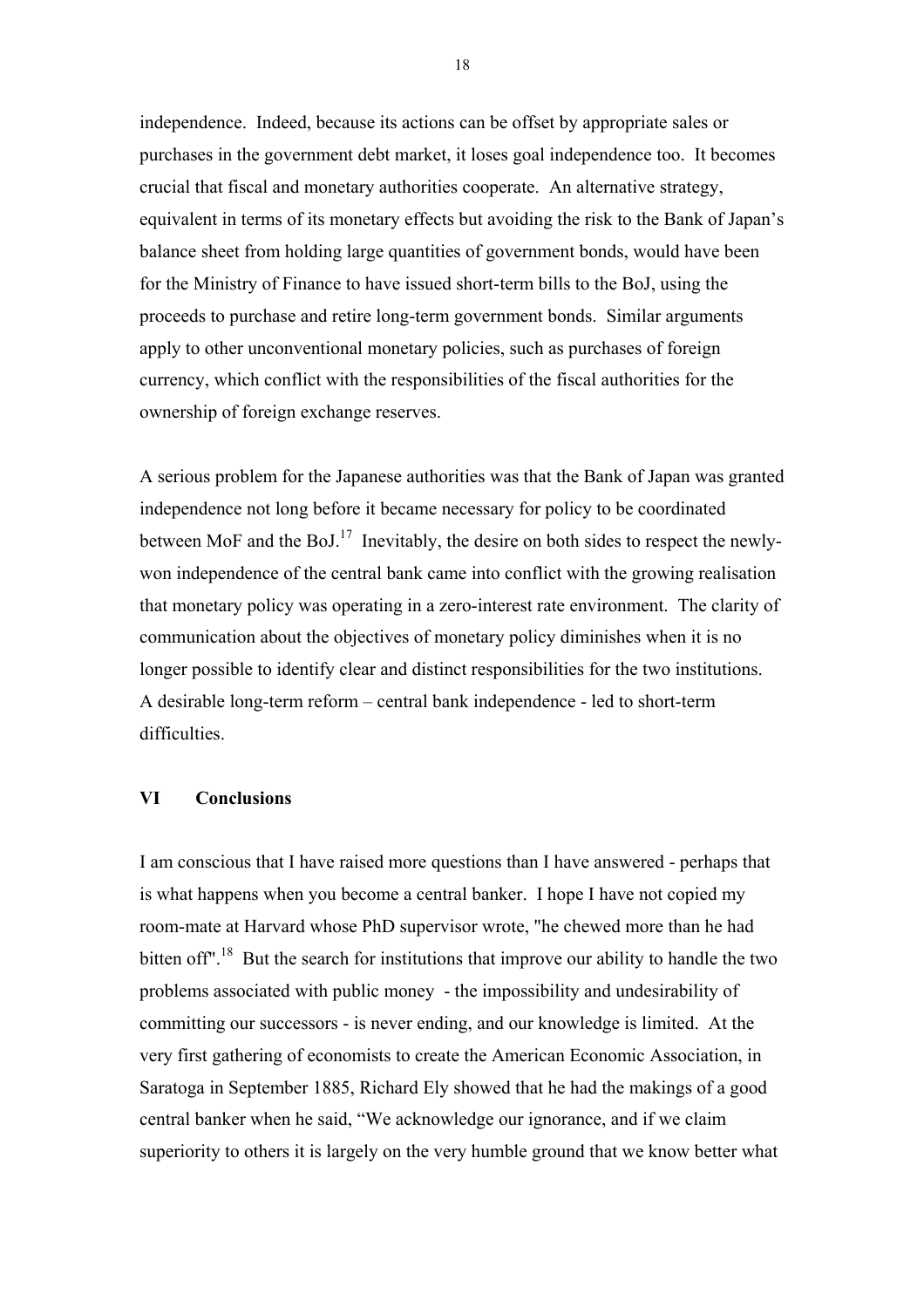we do not know". Or, in Hayek's words, "It is high time we took our ignorance more seriously".

The inability to bind future generations means that institutions do not resemble an optimal time-invariant design chosen from behind the "veil of ignorance". They reflect, in Hayek's words, "how nations in the darkness stumble upon institutions which are in fact the result of human actions, not the implementation of a human  $plan$ ".<sup>19</sup>

Suitably designed, though, monetary institutions can help to reduce the inefficiencies resulting from the time-consistency problem and can incorporate new ideas into a discretionary monetary strategy constrained by a mandate that has widespread support in the population as a whole. A central bank needs to explain to the population both what it knows and what it does not know. Such a framework of "constrained discretion" for central banks is far-removed from the world of 1930 when the Deputy Governor of the Bank of England explained to the Macmillan Committee that "it is a dangerous thing to start to give reasons".

In 1908 Congress set up the National Monetary Commission to report on "what changes are necessary or desirable in the monetary system of United States". Before recommending the establishment of the Federal Reserve System - a plan which it described as "essentially an American system, scientific in its methods, and democratic in its control" – the Commission produced 22 volumes on the monetary and banking systems elsewhere, especially in Europe. Copies of these volumes sit proudly in the Governor's anteroom in the Bank of England. The authors noted that "the important place which the Bank of England holds in the financial world is due to the wisdom of the men who have controlled its operations and not to any legislative enactments". But they did not see the Bank of England as a model, and they recommended the creation of an institution framed by legislation. It would be ninety years before Britain finally learnt the lessons of the National Monetary Commission and passed legislation to buttress whatever wisdom the Bank could command.

Institutions embody accumulated wisdom and experience, and they should not be meddled with lightly. From time to time, however, it is necessary to rethink the role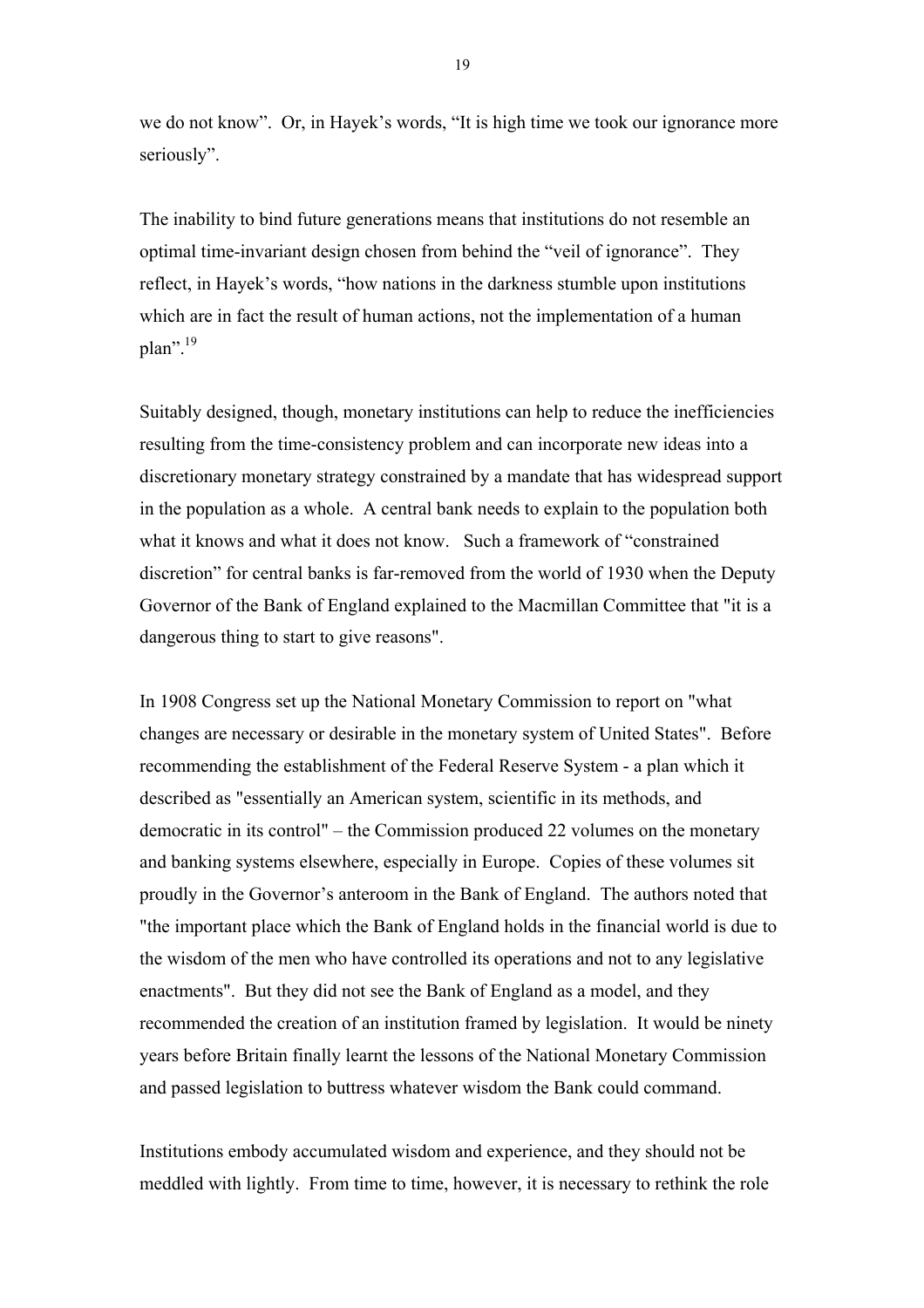of our institutions. The changes made to the Bank of England in recent years, including an inflation target and a high degree of transparency, have, I believe, improved Britain's monetary arrangements. Whether either the men and women or the current institutional arrangements of the Bank of England will have any more success in influencing monetary arrangements in the United States today than in 1908 is a matter I leave to you.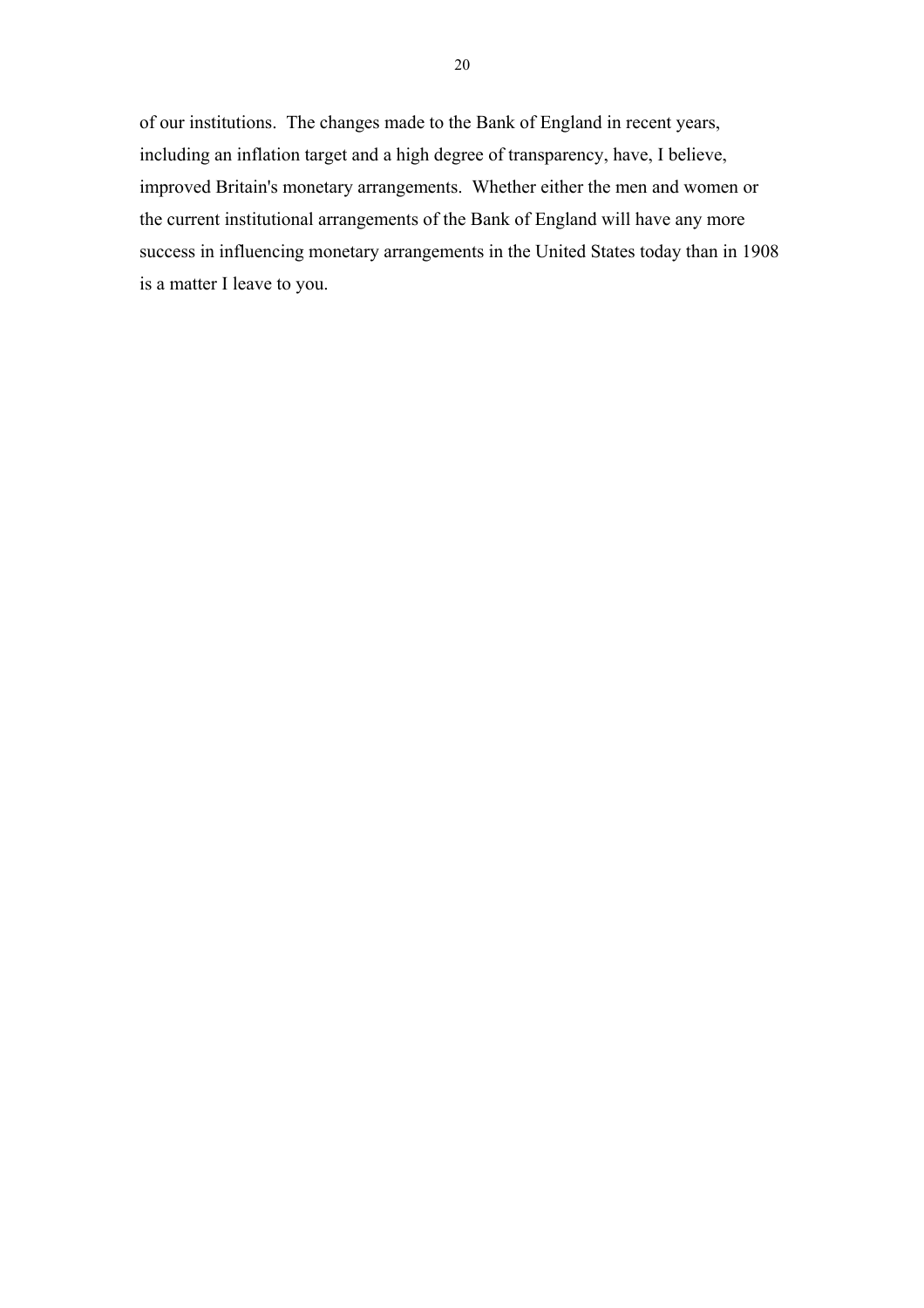#### **Bibliography**

**Acemoglu, Daron.** "Why not a political Coase theorem? Social conflict, commitment, and politics." Journal of Comparative Economics, December 2003, 31(4), pp. 620-652.

**Aghion, Philippe and Bolton, Patrick.** "Incomplete Social Contracts." Mimeo, Princeton University.

**Barro, Robert and Gordon, David.** "A positive Theory of Monetary Policy in a Natural Rate Model." Journal of Political Economy, August 1983, 91(4), pp.589-610.

**Barro, Robert and Gordon, David.** "Rules, Discretion and Reputation in Model of Monetary Policy." Journal of Monetary Economics, July 1983, 12(1), pp. 101-121.

**Calvo, Guillermo and Mishkin, Frederic.** "The Mirage of Exchange Rate Regimes for Emerging Market Countries." Journal of Economic Perspectives, Fall 2003, 17(4), pp. 99-118.

**Clower, Robert.** "A Reconsideration of the Microfoundations of Monetary Theory.", Western Economic Journal, December 1967, 6, pp.1-9.

**Debelle, Guy and Fischer, Stanley.** "How independent should a central bank be?", in Jeffrey Fuhrer, ed., Goals, Guidelines and Constraints Facing Monetary Policymakers. Boston: Federal Reserve Bank of Boston,1994.

**De Tocqueville, Alexis.** Democracy in America. New York: Alfred A Knopf, 1945.

**Dewey, David R.** Financial History of the United States. 6<sup>th</sup> Edition. New York: Longmans, Green and Co, 1918.

**Ely, Richard T.** Ground Under Our Feet**.** New York: Macmillan,1938.

**Ferguson, Niall.** The cash nexus: Money and Power in the Modern World, 1700- 2000. London: Penguin/Allen Lane Press, 2001.

**Hamilton, Alexander; Jay, John and Madison, James.** The Federalist Papers. New York: Mentor Books, 1961.

**Hayek, Friedrich A.** The Constitution of Liberty*.* London: Routledge and Kegan Paul, and Chicago: University of Chicago Press, 1960.

**Hayek, Friedrich A.** Denationalization of money. London: Institute of Economic Affairs, 1976.

**Issing, Otmar.** "Rede aus Anlass der Verleihung des Internationalen Preises der Friedrich-August-von-Hayek-Stiftung." Speech delivered on 12 October, available at http://www.ecb.int/key/03/sp031012de.htm.

**Kiyotaki, Nobuhiru and Wright, Randall.** "On Money as a Medium of Exchange." Journal of Political Economy, August 1989, 97(4), pp. 927-954.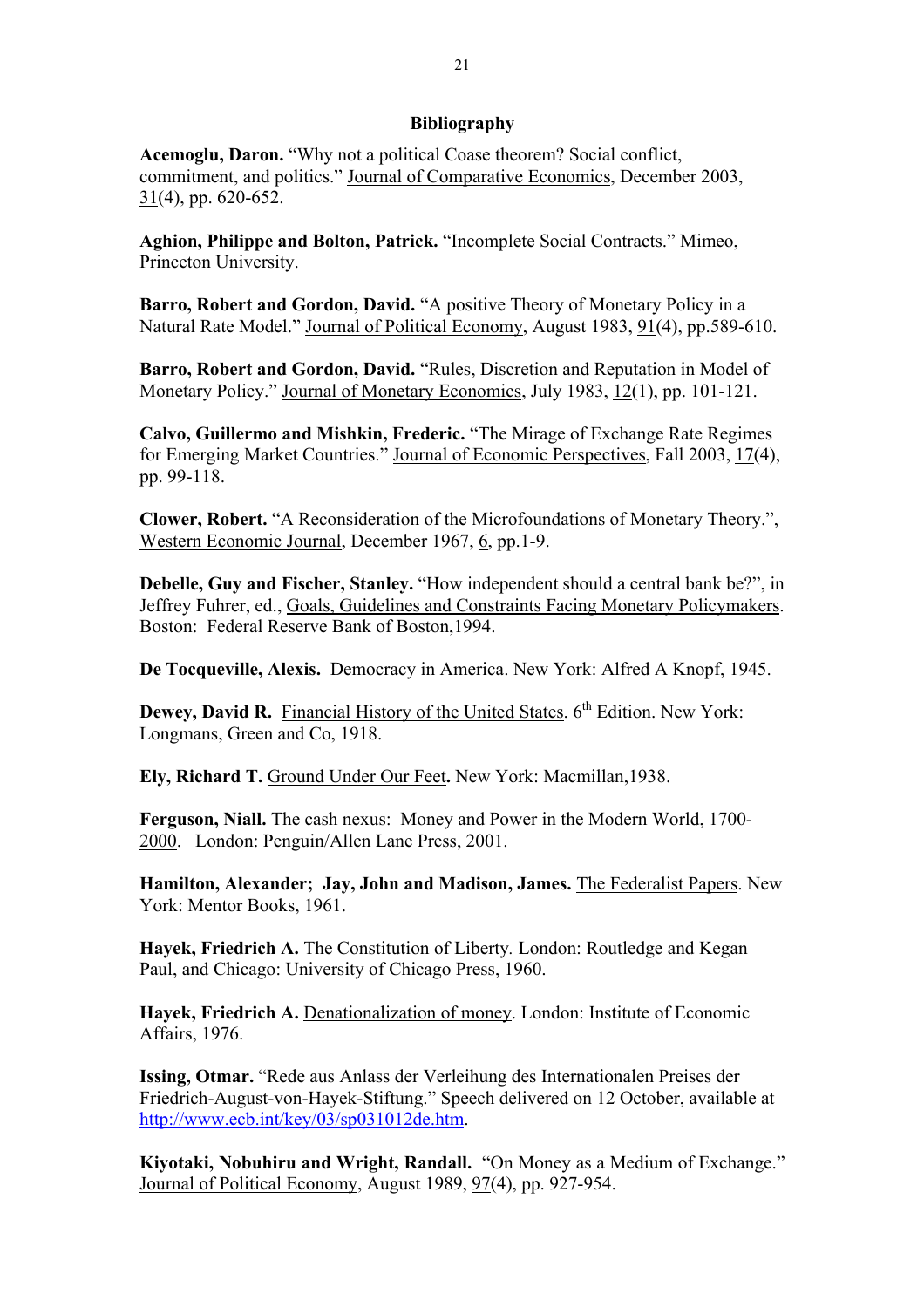**Kocherlakota, Narayana R.** "Money is Memory." Journal of Economic Theory, August 1998, 81(2), pp.232-251.

**Knapp, Georg F.** The state theory of money. London: Macmillon, 1905 (1924 edition).

**Kydland, Finn E and Prescott, Edward C.** "Rules Rather than Discretion: the Inconsistency of Optimal Plans." Journal of Political Economy, June1977, 85(3), pp. 473-491.

**McCallum, Bennett T.** "Two Fallacies Concerning Central Bank Independence." American Economic Review, May 1995, 85(2), pp. 207-11.

**Menger, Carl.** "On the Origins of Money." Economic Journal*,* June 1892, 2(6), pp.239-255.

**Persson, Torsten and Tabellini, Guido.** "Political Economics and Macroeconomic Policy," in John B Taylor and Michael Woodford, eds., Handbook of Macroeconomics. Oxford: Elsevier, 1999.

**Radford, Robert A.** "The Economic Organization of a POW Camp', Economica, November 1945, 12(48), pp.189-201.

**Sargent, Thomas J and Velde, Francois.** "Macroeconomic Features of the French Revolution." Journal of Political Economy, June 1995, 103 (3), pp. 474-518.

**Shiller, Robert.** "Why do people dislike inflation?" National Bureau of Economic Research (Cambridge, MA) Working Paper no 5539, April 1996.

Stokey, Nancy. "Rules vs Discretion after 25 years." NBER Macroeconomics Annual, Cambridge, MA: MIT Press, 2002.

**Svensson, Lars EO.** "Optimal Inflation Targets, 'Conservative' Central Banks and Linear Inflation Contracts." American Economic Review, March1997, 87 (1), pp. 98- 114.

**-** "Comments on Nancy Stokey, 'Rules vs Discretion after 25 years'." NBER Macroeconomics Annual, Cambridge, MA: MIT Press, 2002.

- "What Is Wrong with Taylor Rules? Using Judgement in Monetary Policy through Targeting Rules." Journal of Economic Literature, June 2003, 41, pp. 426-477.

**Vidal, Gore.** Inventing a Nation: Washington, Adams, Jefferson. New Haven and London: Yale University Press, 2003.

**Woodford, Michael.** Interest and Prices. Princeton: Princeton University Press, 2003.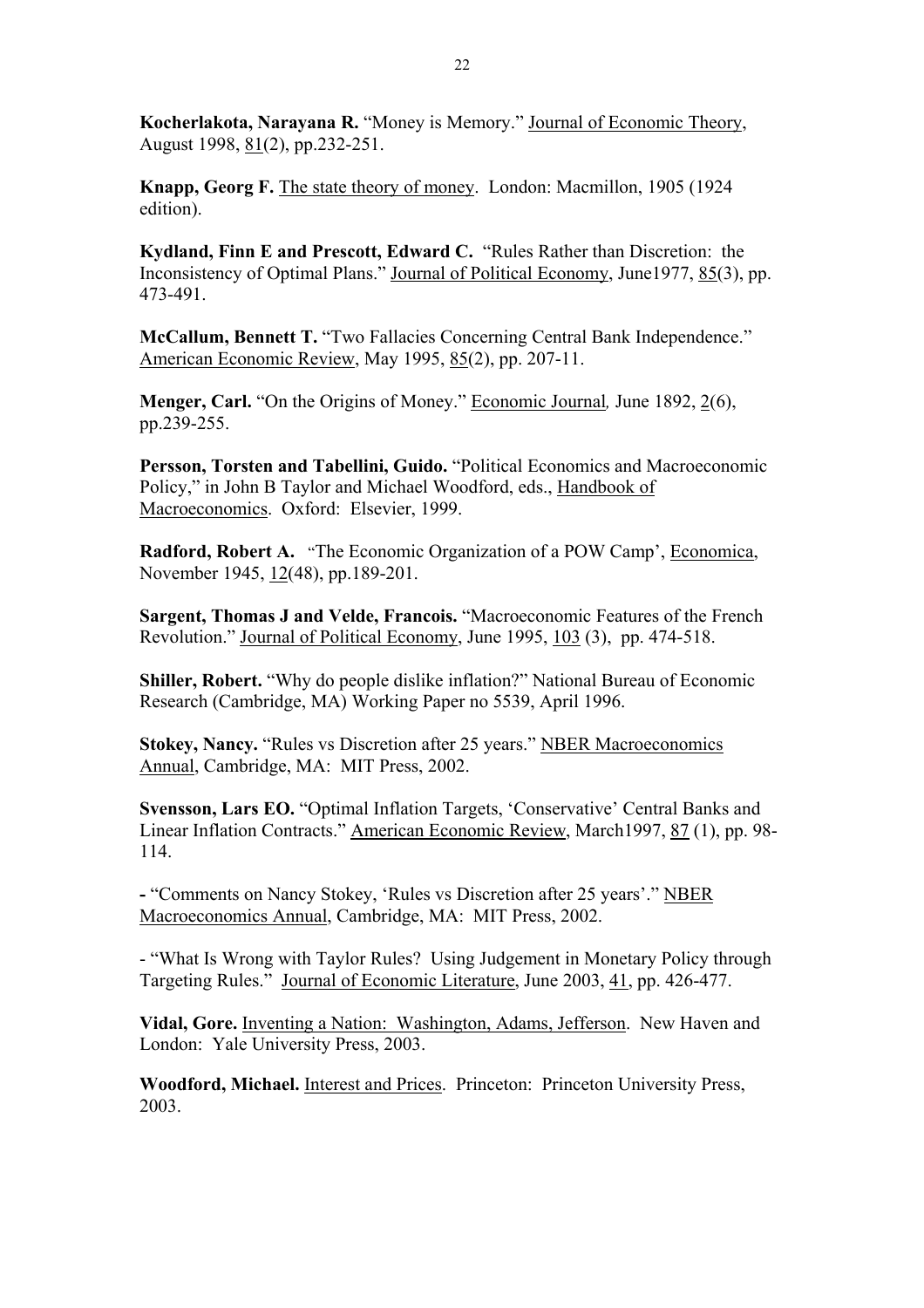#### **NOTES**

<sup>1</sup> Strictly speaking, it is not clear that the Riksbank was what we would today recognise to be a central bank until considerably later.

<sup>2</sup> Torsten Persson and Guido Tabellini (1999) argue that if it takes sufficient time for a government to tear up contracts designed to eliminate the inflation bias (longer than the duration of nominal contracts) promises not to inflate can be credible.

 $3$  Svensson (2002) takes the same view of McCallum (1995) in his comments on Stokey (2002), thus: "…to my knowledge neither McCallum nor anyone else has presented a model where 'just do it' is an equilibrium outcome."[p4].

<sup>4</sup> "The institutional structure of monetary union forms the basis for public trust in the euro and rests on two pillars: the stability-oriented monetary constitution enshrined in the Maastricht treaty, and the stability and growth pact. Both pillars are being undermined, leaving European monetary union in a very grave predicament". (Ernst Welteke, The Times, 4 December 2003).

 $<sup>5</sup>$  Daron Acemoglu (2003) argues that inefficient policies can occur in a democracy because those in</sup> political power cannot commit to maintaining the policies that are required to achieve efficient outcomes. In other words, the Coase theorem does not apply at the level of society as a whole.

<sup>6</sup> As reported by Gore Vidal (2003).

l

<sup>7</sup> Svensson (2003) takes a view that is related to the argument here. In his opinion, commitment to 'targeting rules' – objectives that the central bank must pursue – are workable, while commitment to 'instrument rules' – reaction functions – are not, since it is "impossible" that "every conceivable contingency be anticipated" [p439].

<sup>8</sup> This is cited in David Dewey (1918), page 68.

<sup>9</sup> The costs and benefits of discretion in a world where we cannot describe future possible states of the world are set out in Philippe Aghion and Patrick Bolton (2002).

 $10$  The forward rate was below the spot rate even allowing for the devaluation implied by the crawling peg.

 $11$  This quote appears on page 5 of the NBER working paper number 9808 (Cambridge, MA) version of their paper. At the time of writing, the Journal of Economic Perspectives version, which appears in the list of references, was still forthcoming.

 $12$  At no stage did the Kurdish groups lay claim to the Swiss dinar as their currency – they had no control over it – as shown by the interview given to Gulf News on 30 January 2003 by the Kurdistan Regional Government Prime Minister Barzani who said, "We don't have our own currency".

<sup>13</sup> Sources for these data include the United Nations (from the oil-for-Food program) and the Central Bank of Iraq.

<sup>14</sup> The minutes are archived on the KRG web site www.krg.org/news.

<sup>∗</sup> Governor, Bank of England, Threadneedle St, London EC2R8AH. I am deeply grateful to James Proudman, Jan Vlieghe and Tony Yates for their research collaboration and for many of the ideas in this lecture. They are truly co-authors. I am also grateful to Peter Andrews, Andrew Bailey, John Campbell, Forest Capie, Philip Evans, Niall Ferguson, Charles Goodhart, Simon Gray, Oliver Hart, John Moore, Tom Sargent, Lars Svensson, Greg Thwaites and Geoffrey Wood for their helpful comments. Kath Begley and Ed Bolingbrooke provided valuable research assistance. All errors and omissions are my responsibility.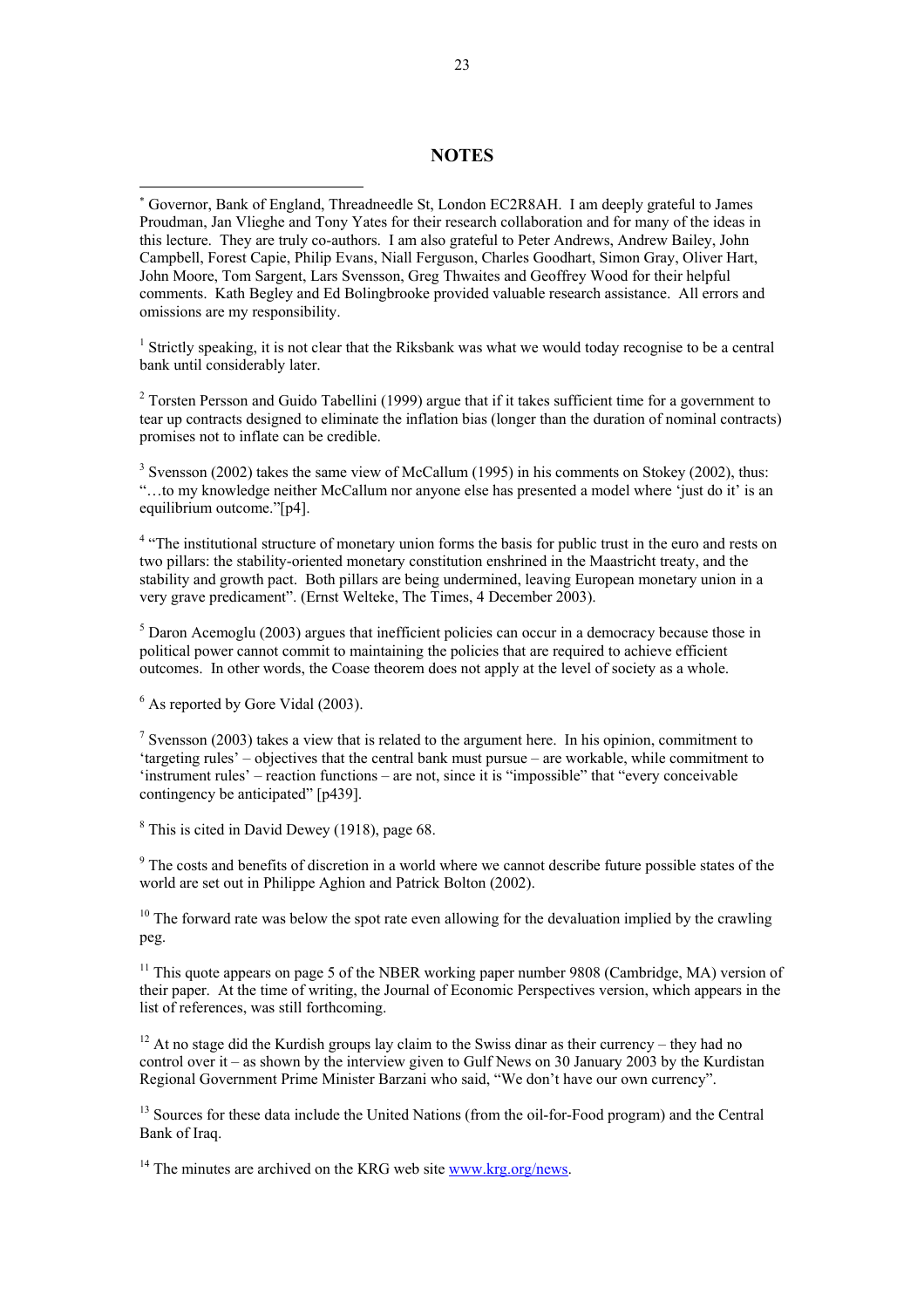<sup>15</sup> Source: compiled by the Central Bank of Iraq, based on data collected by the United Nations World Food Program.

<sup>16</sup> How large are these effects is an open question. The absence of a compelling general equilibrium theory of liquidity makes it difficult to produce reliable empirical estimates. For the purposes of the equivalence proposition the magnitude of the effect is irrelevant.

<sup>17</sup> The legislation was published in 1997, and took effect in April 1998.

 $18$  The supervisor (in English literature) was citing a letter from Mrs Henry Adams to her father, December 1881: "Its not that he bites off more than he can chaw as T.G. Appleton said of Nathan, but he chaws more than he bites off." (Nathan was Appleton's son). The remark is also sometimes attributed to Mark Twain as a comment on Henry James' writing.

 $19$  Havek (1960), cited by Otmar Issing (2003).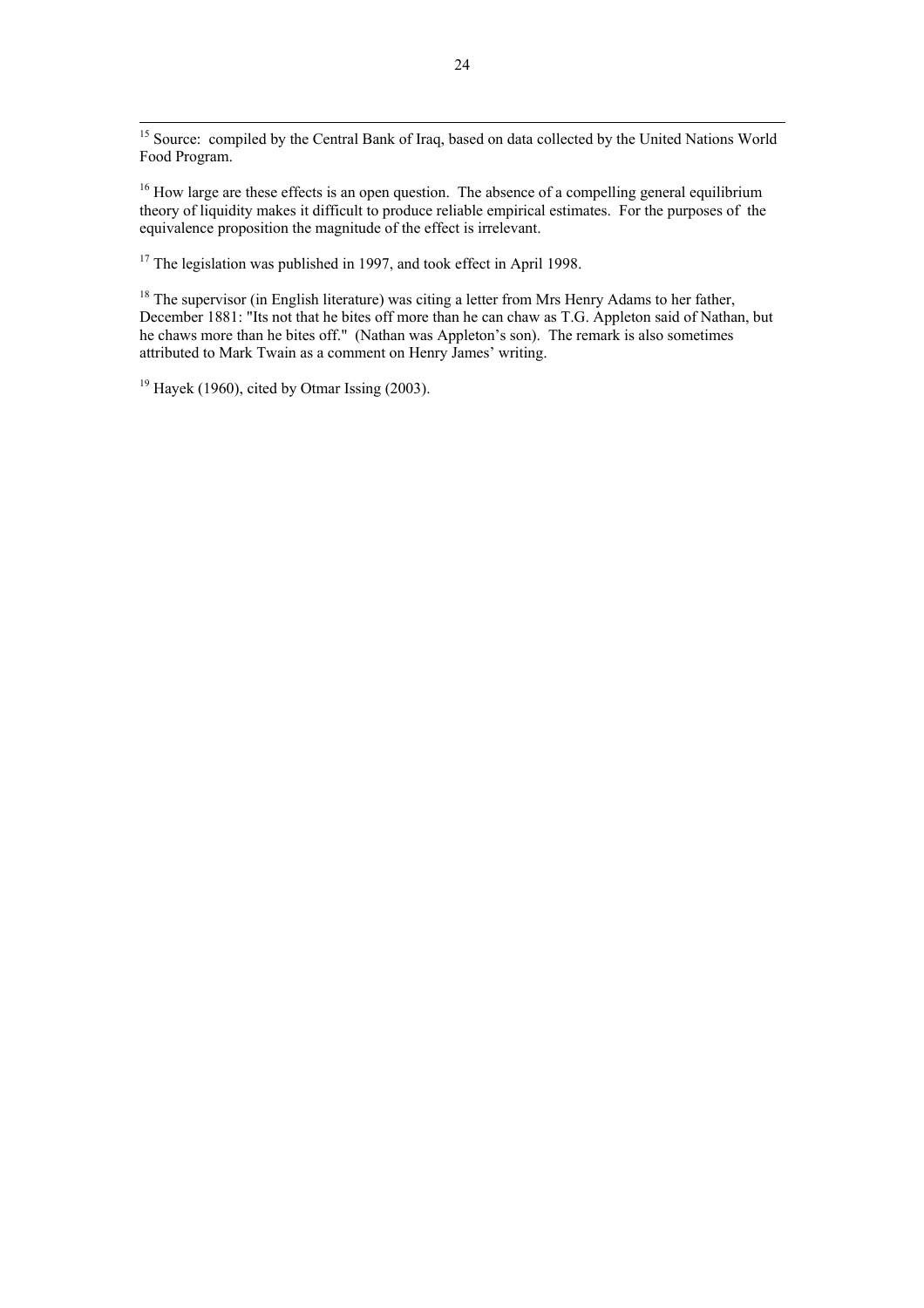## **Chart 1: Exchange rates and monetary policy in Brazil, Jan 1998-Dec 1999**



Source: JP Morgan and Banco Central do Brasil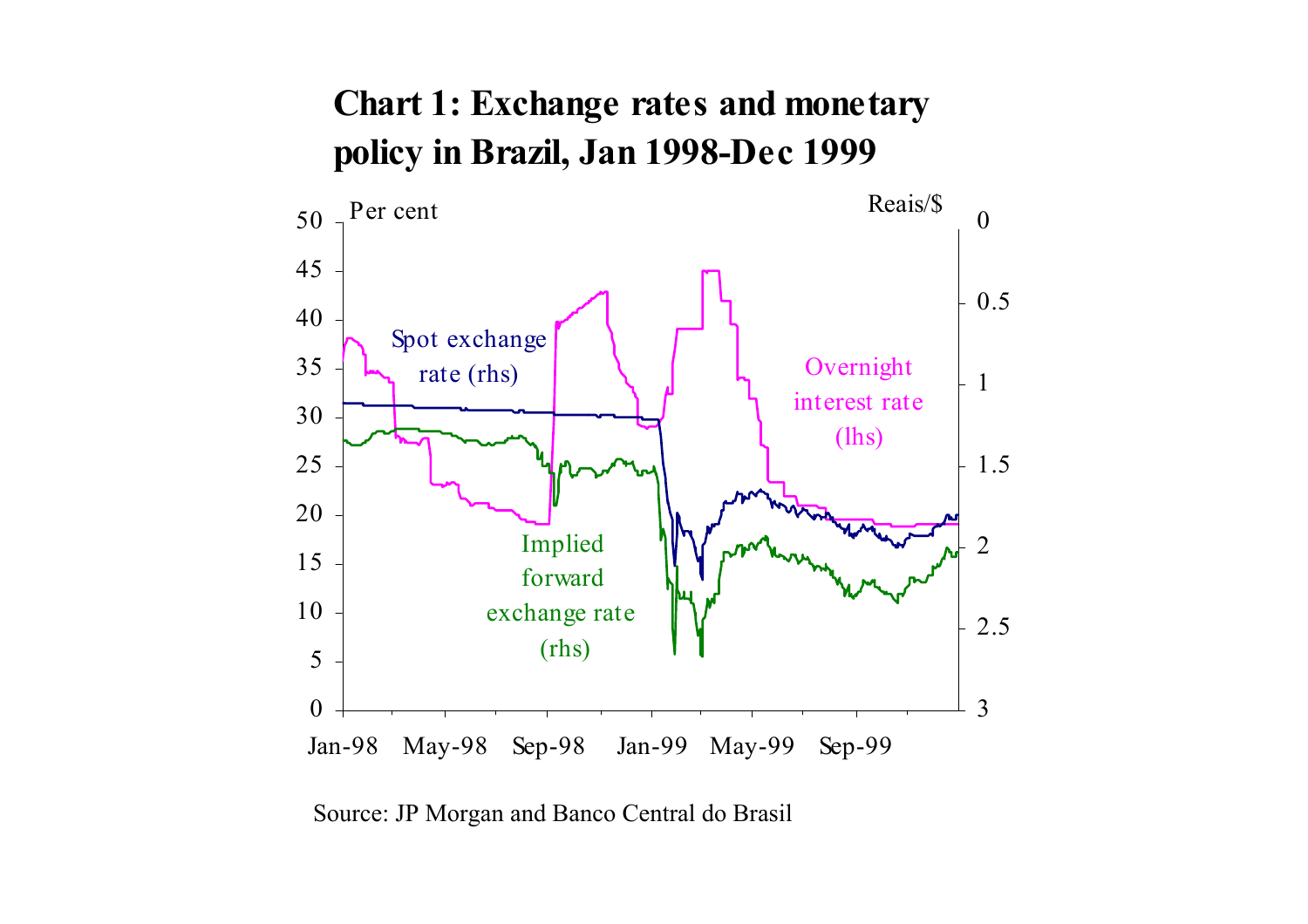# **Chart 2: UK inflation and inflation expectations, Oct 1991- Oct 2003**

Per cent



(a )Implied average inflation expectations from 5 to 10 years ahead, derived from index-linked gilts. Source: Bank of England, ONS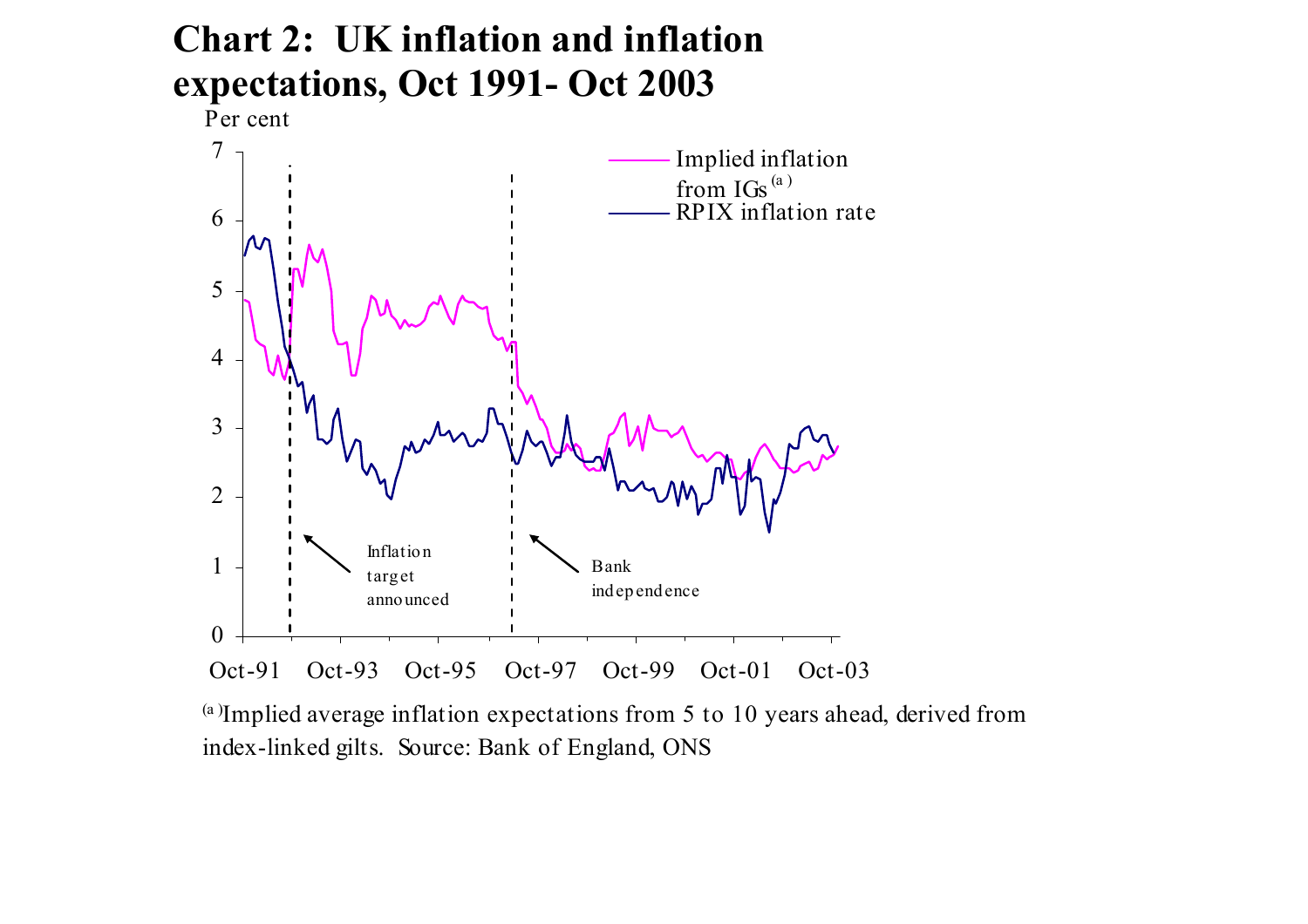# **Chart 3: Saddam/Swiss Dinar exchange rate, Jul 1997-Oct 2003**



Source: United Nations, Central Bank of Iraq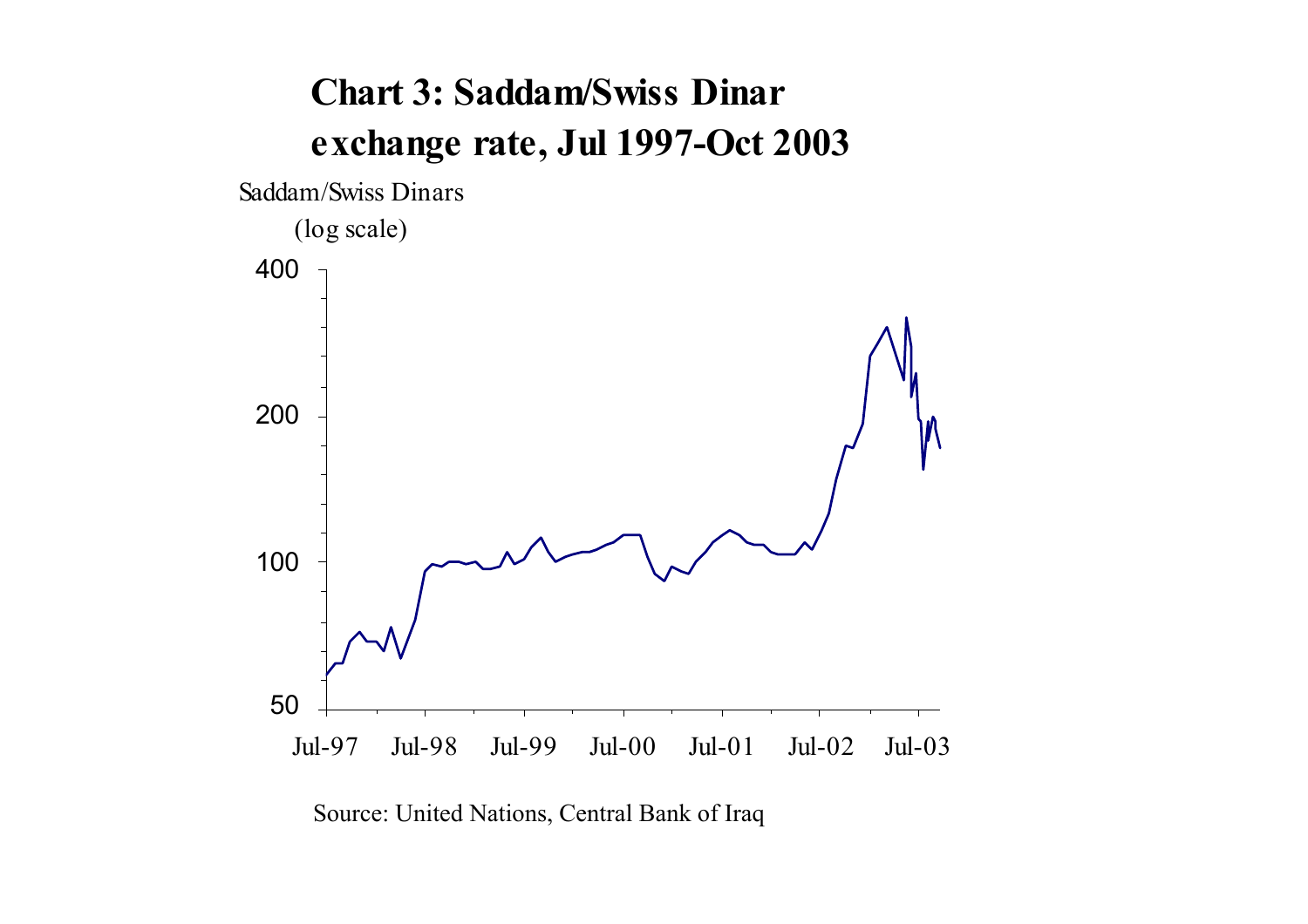

Source: United Nations, Central Bank of Iraq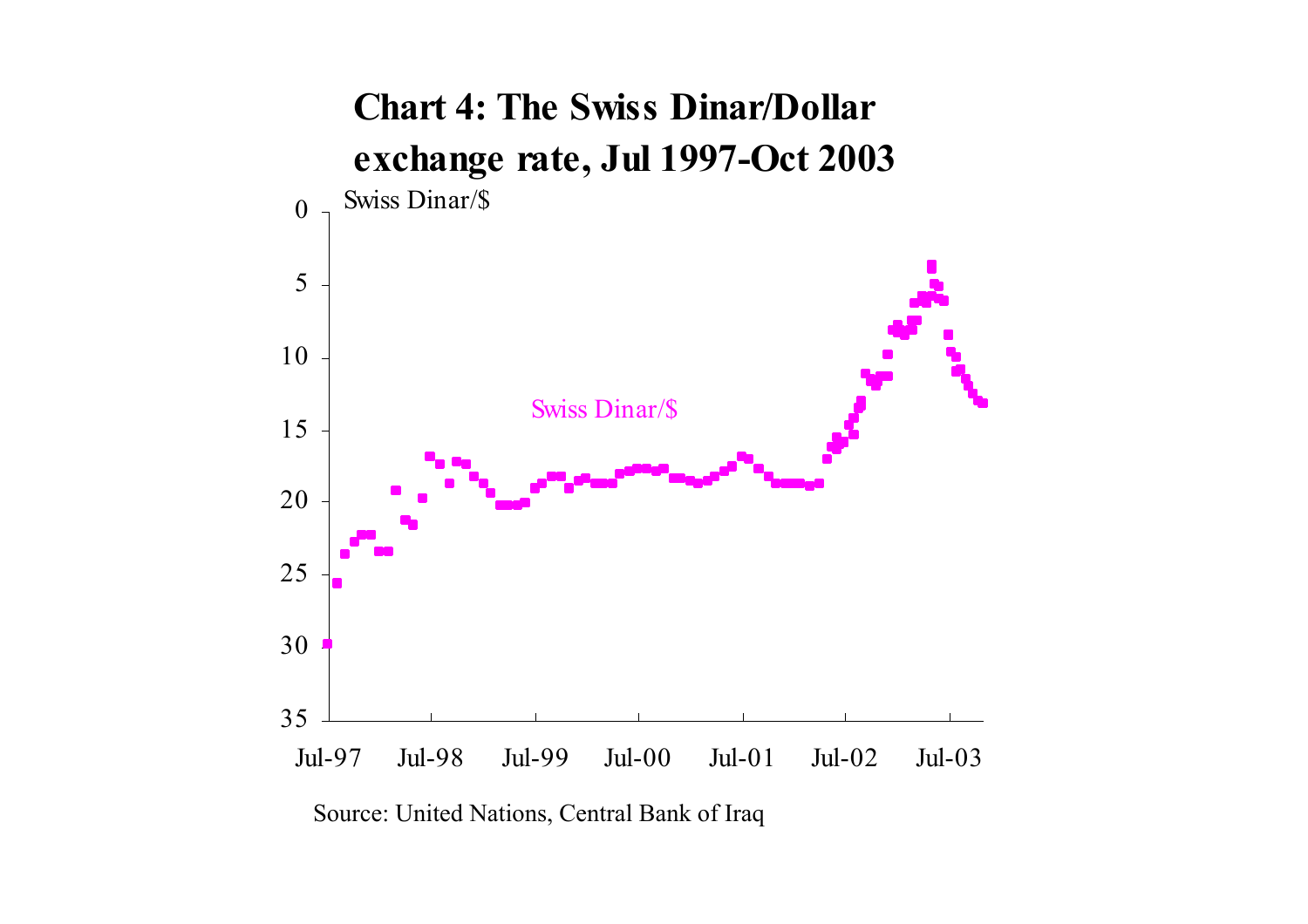

b Value in cents of a contract that paid 100 cents if Saddam was captured by the end of December 2003, and 0 otherwise